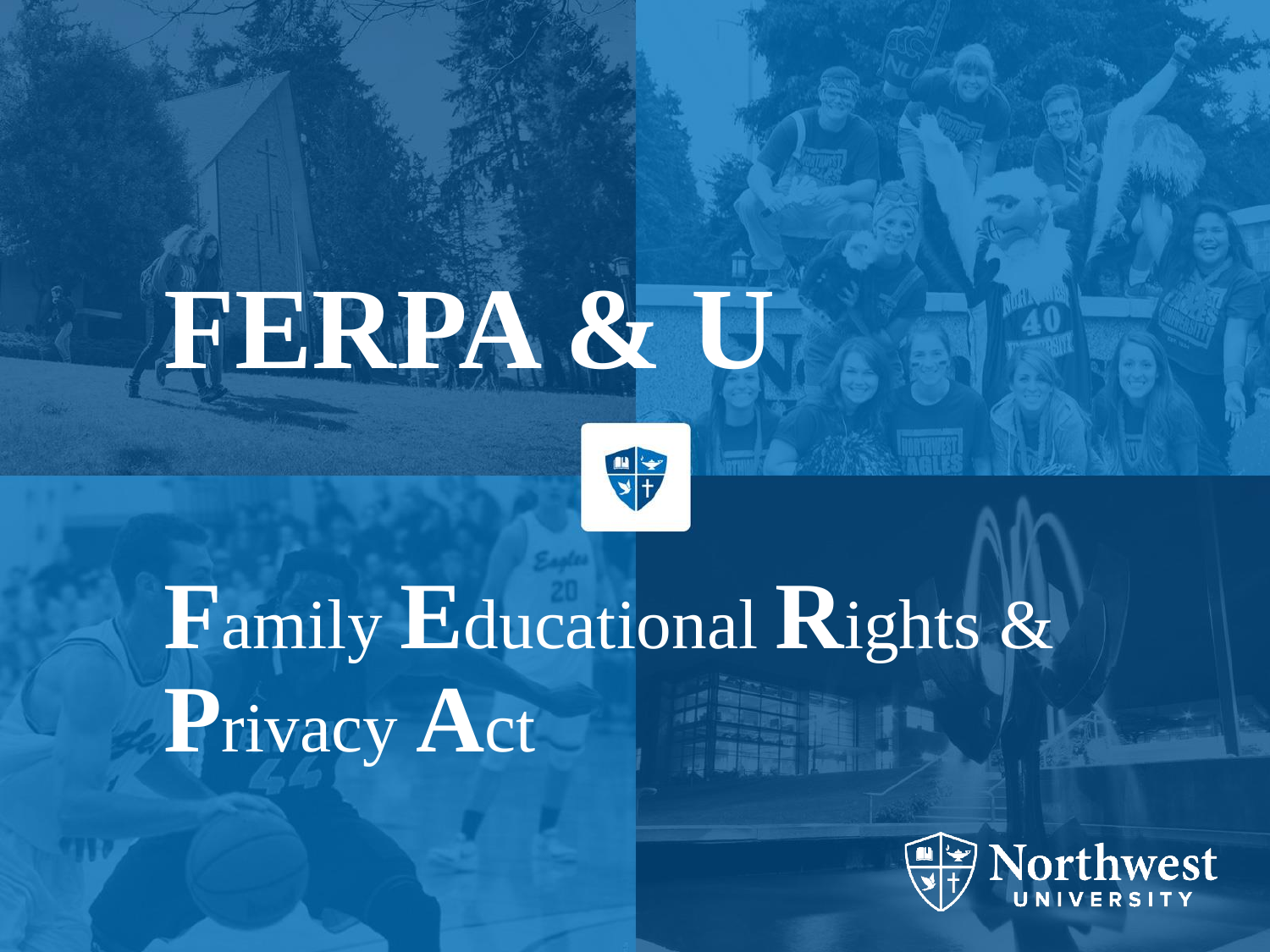### **Notice**

- $\checkmark$  This tutorial is intended to inform Northwest University employees as to their responsibilities when dealing with student information.
- $\checkmark$  This tutorial includes excerpts and summaries from the NU Student Records Policy and Procedures Manual and is intended for instructional purposes only.
- $\checkmark$  Any specific questions should be referred to the actual Manual and to the Registrar's Office.

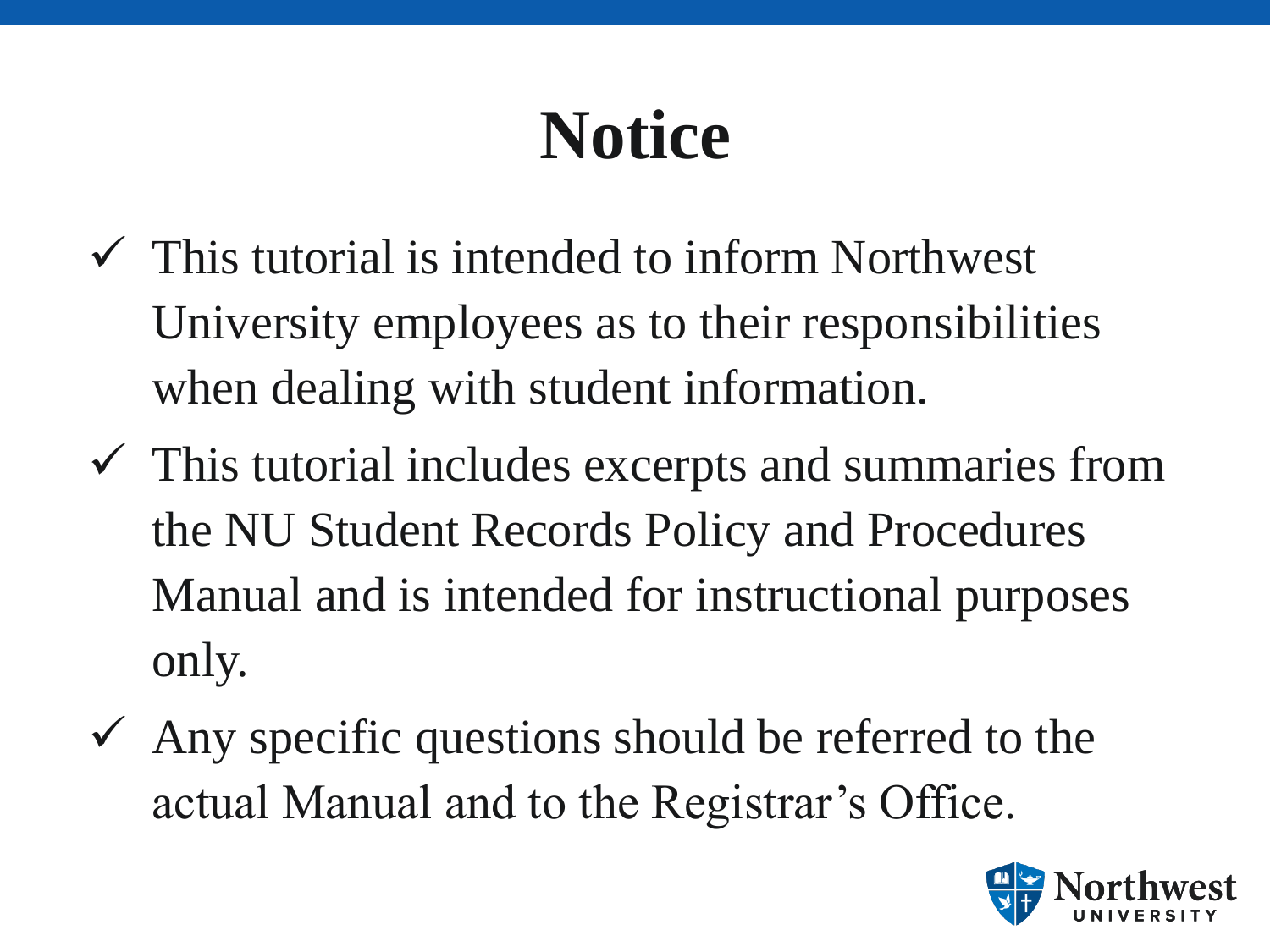### **Welcome to FERPA!**

Think of your work area. What information do you have which may need to be handled in a secure way? For example:

- a student directory
- student registration forms
- graded papers
- advising packets
- student information displayed on your computer screen

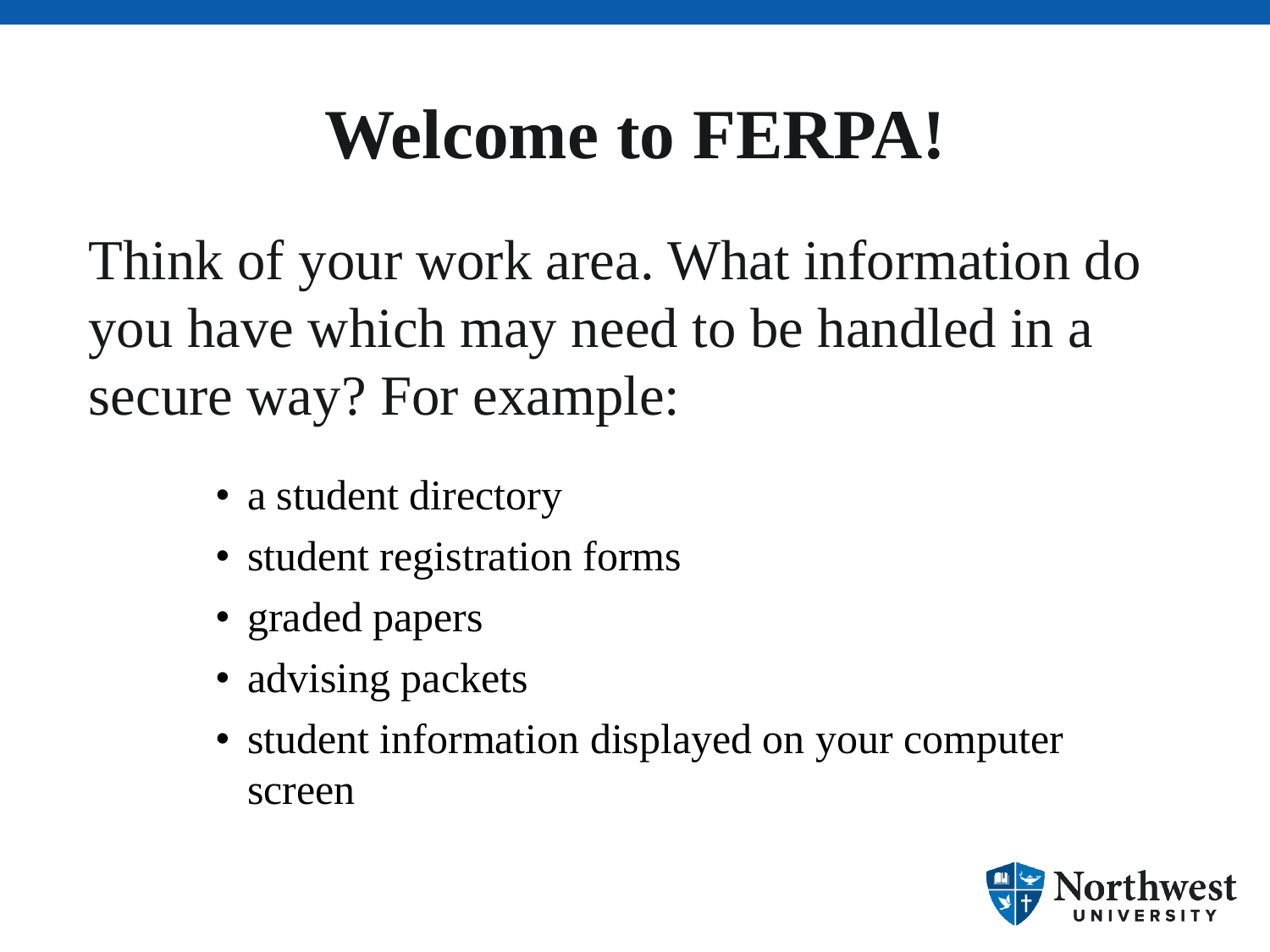### **Information Access**

- ✓ We now have more access to restricted information than ever before through PowerCampus and various generated student lists.
- ✓ The consequences of how we handle, or mishandle, student information are significant. What student information can you disclose, and to whom, under the Family Educational Rights & Privacy Act (FERPA)?
- $\checkmark$  This tutorial will help you answer these questions.

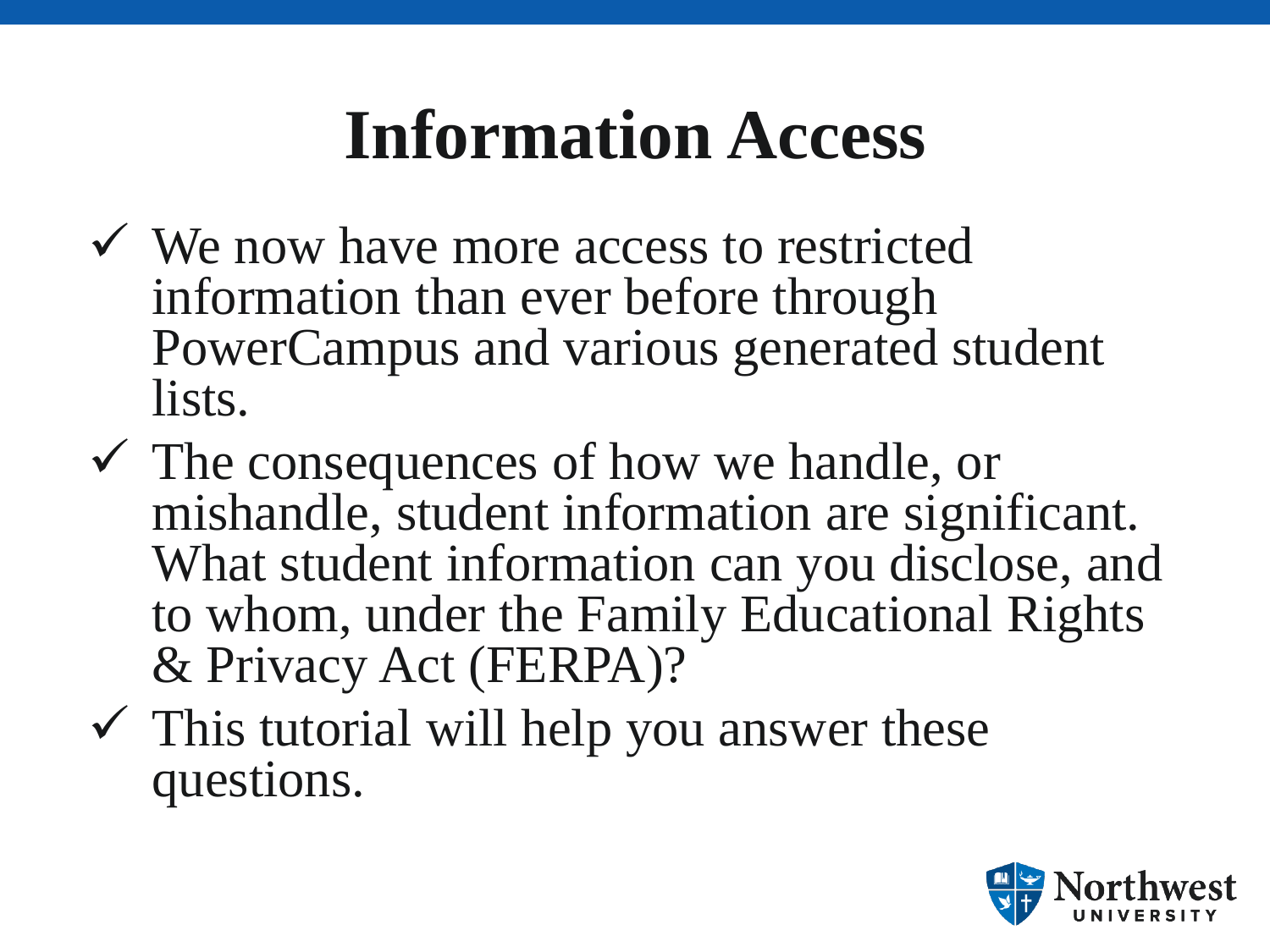#### **"Educational Records"**

- $\checkmark$  Educational Records are records maintained by the University which directly relate to a student.
- ✓ Almost any student-related piece of paper is part of that student's educational record. Also, studentrelated information displayed on a computer screen is considered part of the student's educational record.
- $\checkmark$  There are some records that are considered exceptions, primarily relating to employment, security, and health records. Personal notes, even faculty advising notes, when shared with another office, often become educational records.

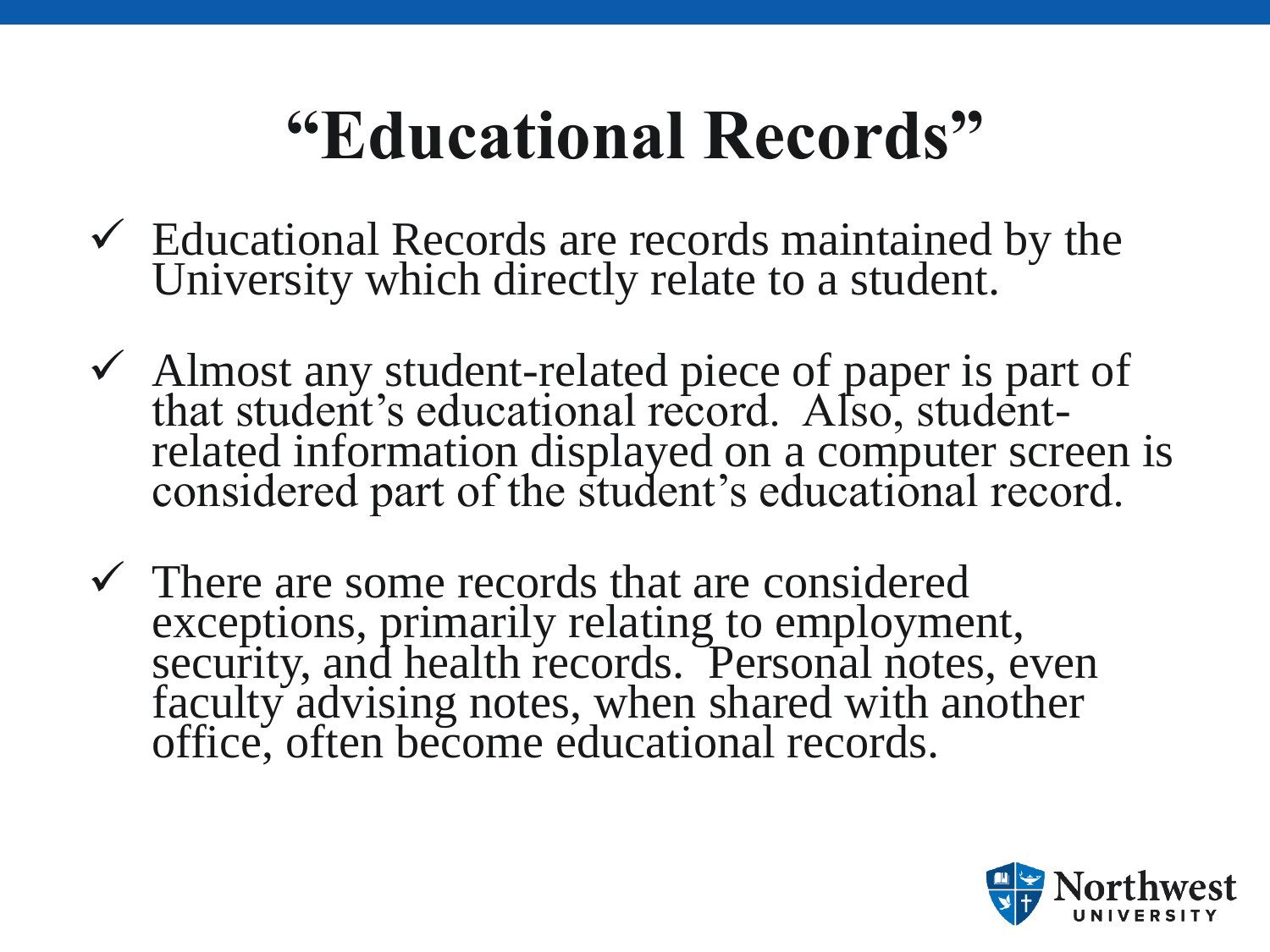#### **"Student"**

- $\checkmark$  Any person who attends or has attended Northwest University.
- ✓ "Attend" means that the individual has attended at least one class period.
- $\checkmark$  FERPA covers students once they attend their first NU class up to the point of their death.

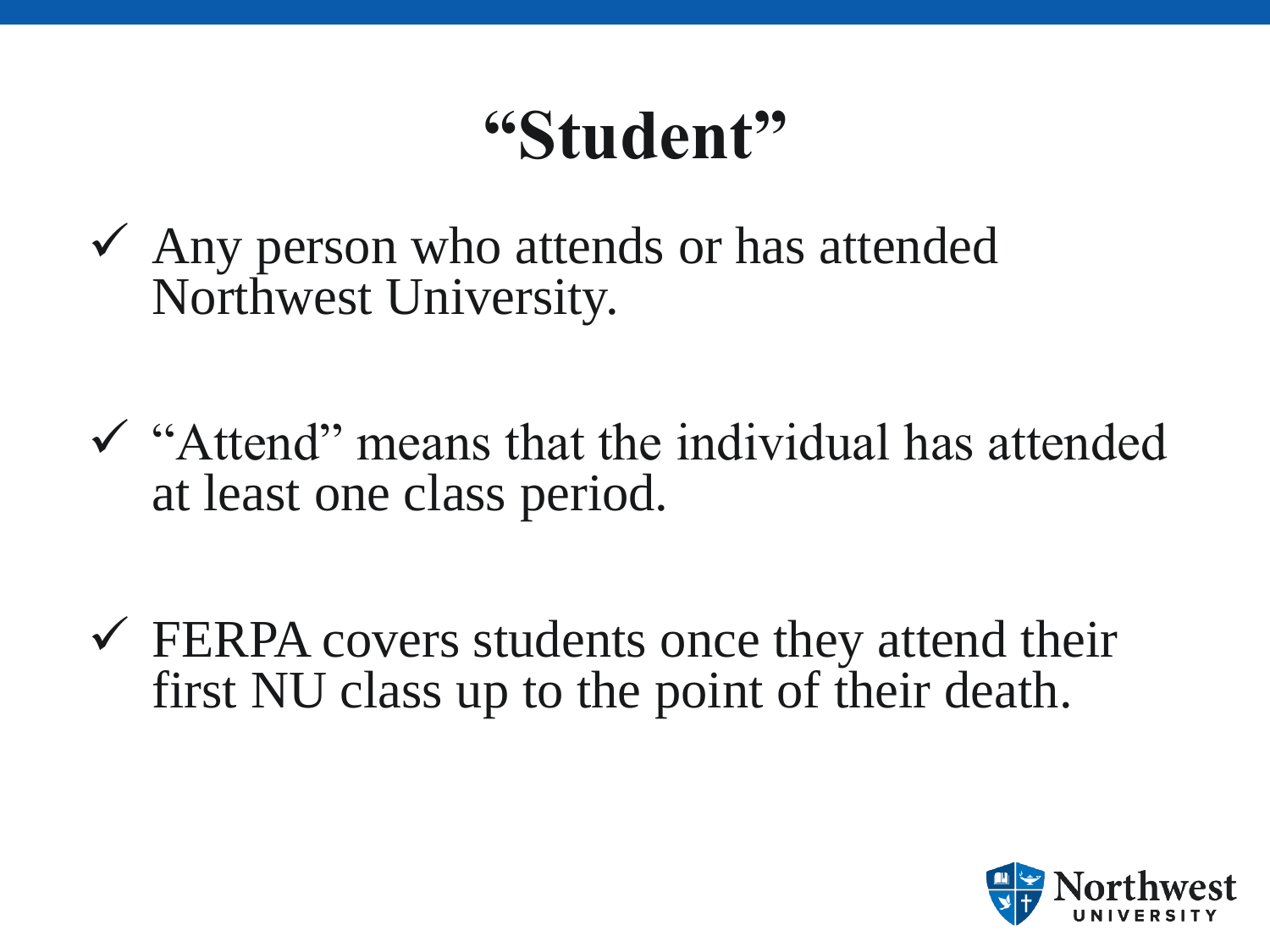### What is "FERPA"?

FERPA (Family Educational Rights and Privacy Act) is a federal law that protects students and educational institutions. This law gives students five rights.

- to inspect and review education records
- to seek the amendment of education records
- to consent to the disclosure of education records
- to obtain a copy of the school's Student Records policy
- to file a complaint with the FERPA Office in Washington, D.C.

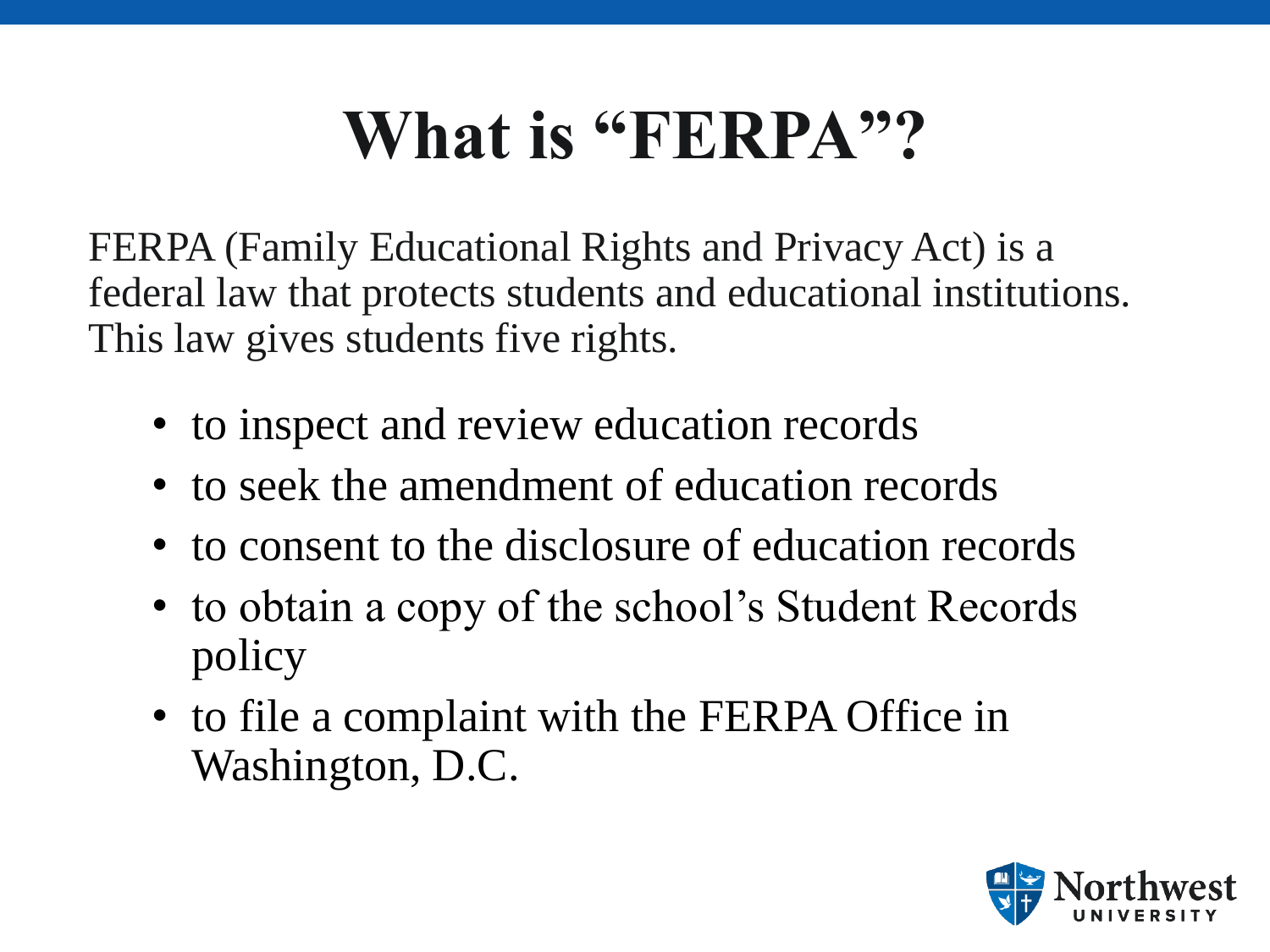### **Right to inspect, review, and seek to amend education records**



 $\checkmark$  Students must have access to review their education records at any time. If students believe that any information in their records is inaccurate, misleading, or in violation of their privacy rights, they may request in writing that the office which contains those records amend them.

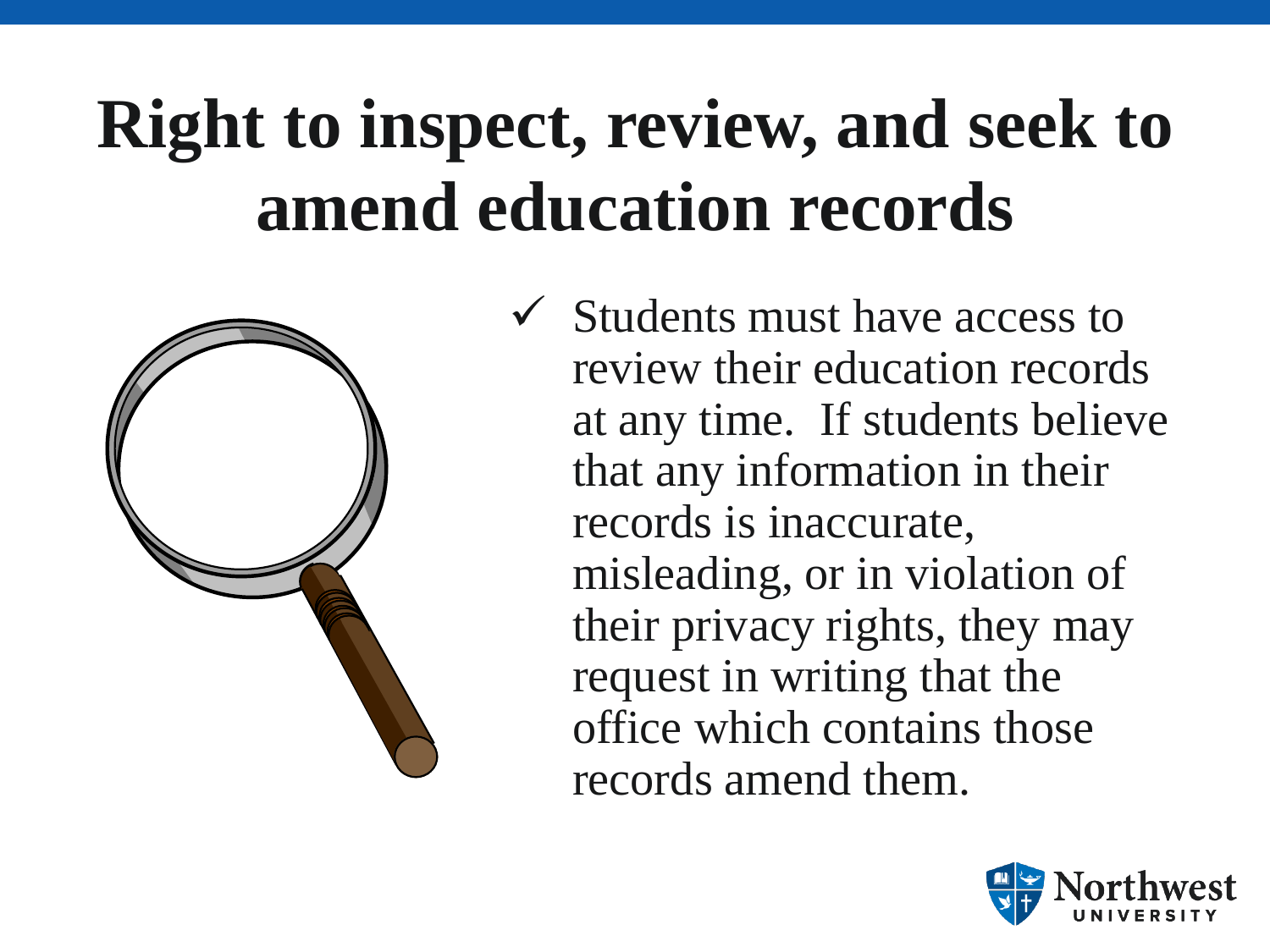### **Right to Have Some Control Over the Disclosure of Information from Education Records**

- ✓ Students automatically allow Northwest University to release some limited information regarding their attendance in college.
- ✓ This is called "Directory Information."

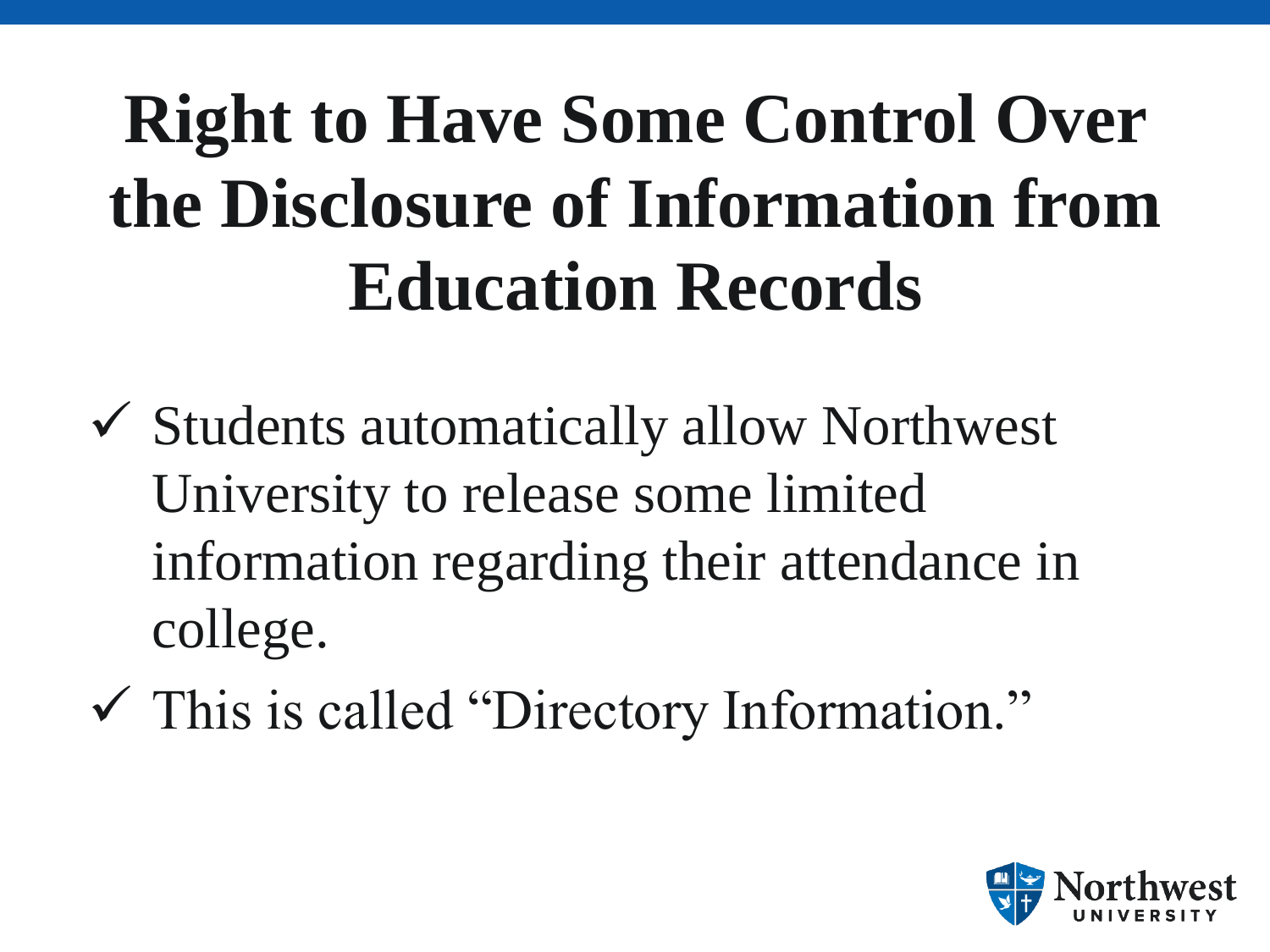### **Directory Information is ONLY:**

- $\checkmark$  name, address, and telephone number
- $\checkmark$  parent's name and address
- $\checkmark$  date and place of birth
- $\checkmark$  major field of study
- $\checkmark$  participation in officially recognized activities and sports
- $\checkmark$  weight and height, if a member of an athletic team
- $\checkmark$  dates of attendance
- $\checkmark$  degrees and awards received
- $\checkmark$  most recent previous school attended
- $\checkmark$  photograph

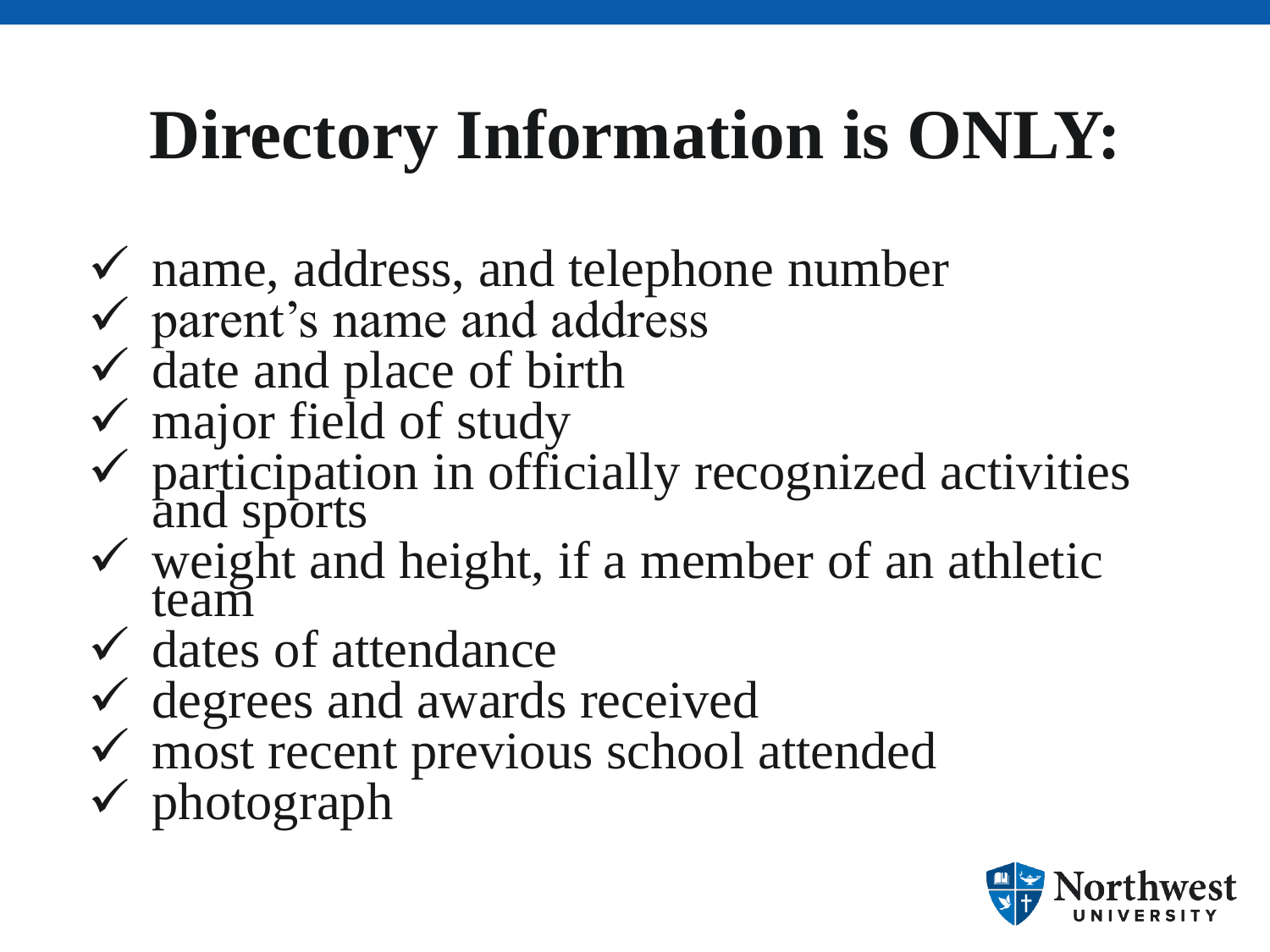### **The Right to Consent to the Disclosure of Education Records**

More than Directory Information can be released to certain individuals and offices:

- 1. University officials who have legitimate educational interest (need to know to fulfill official responsibilities);
- 2. Officials of another school, upon request, in which a student seeks or intends to enroll.

(The University will attempt to notify the student regarding such request. An official transcript, however, will not be sent without a written request from the student.) *(continued)*

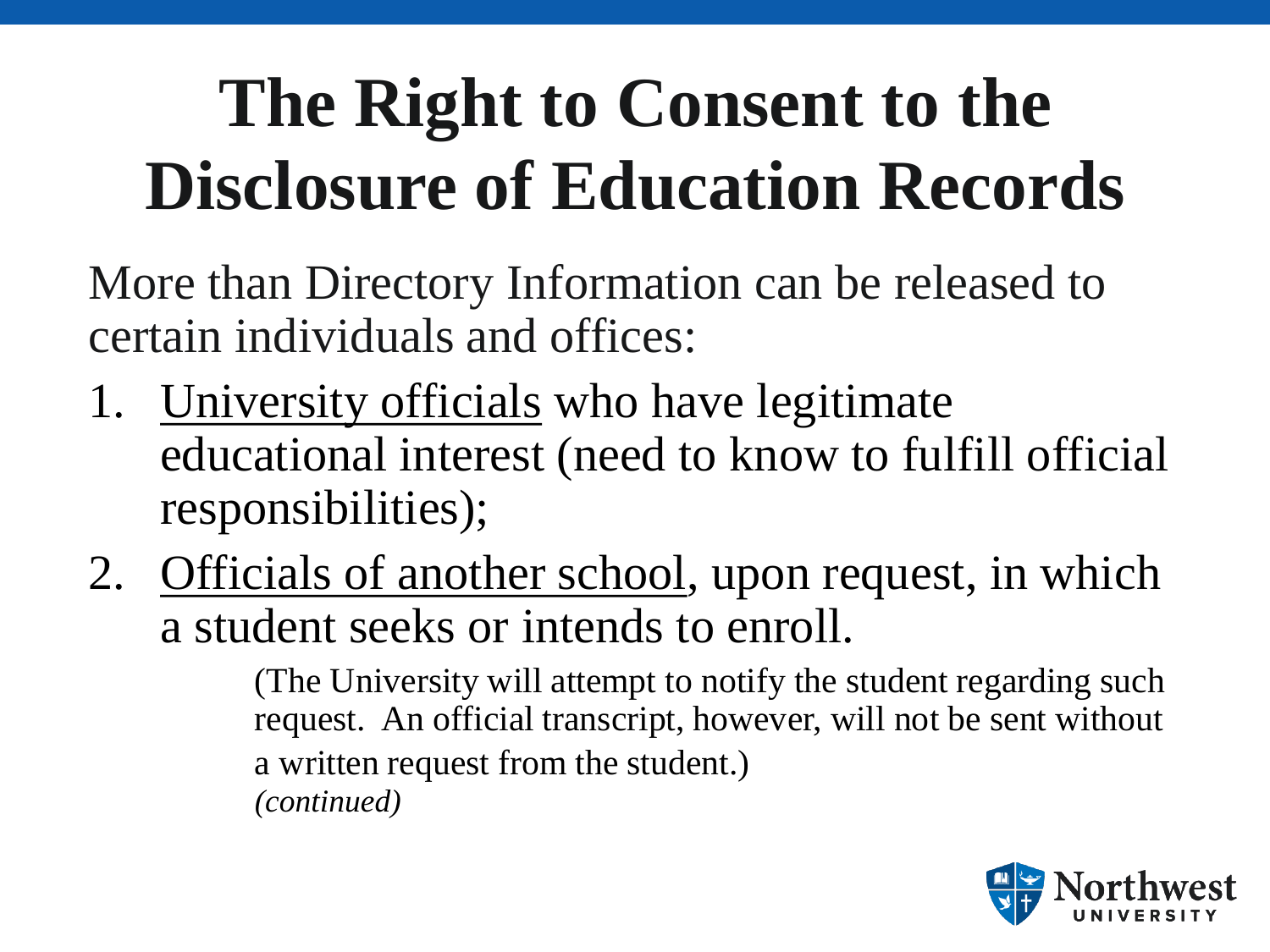#### **The Right to Consent to the Disclosure of Education Records** *(continued)*

- 3. Certain officials of the U.S. Depart. of Ed, Comptroller General, and state and local educational authorities, in connection with certain state or federally supported educational programs;
- 4. In connection with a student's request for or receipt of financial aid, as necessary to determine the eligibility, amount or conditions of the financial aid, or to enforce the terms and conditions of the aid;
- 5. Organizations conducting certain studies for or on behalf of the University;

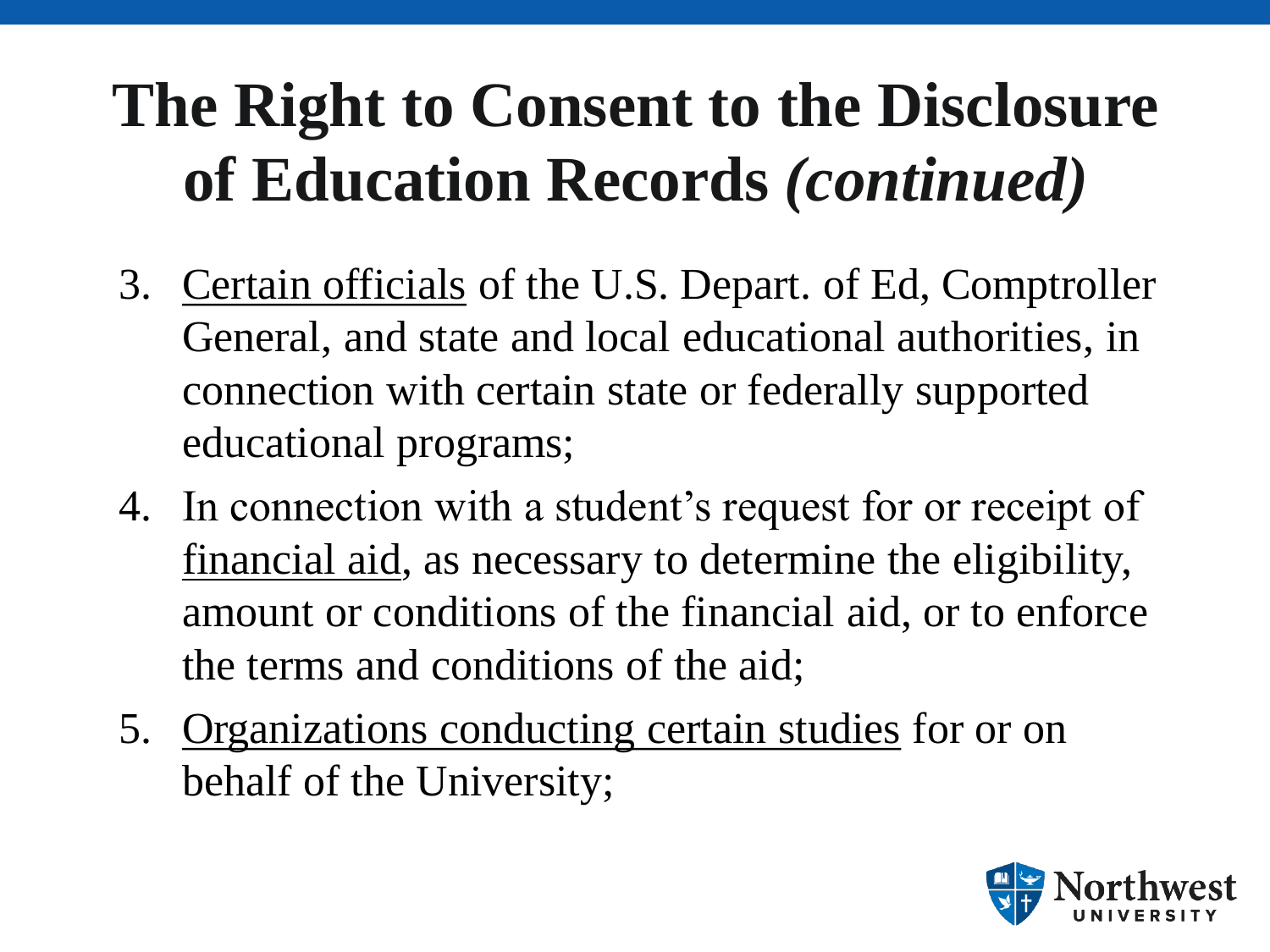#### **The Right to Consent to the Disclosure of Education Records** *(continued)*

- 6. accrediting organizations to carry out their functions;
- 7. parents of an eligible student who claim the student as a dependent for income tax purposes;
- 8. to comply with a judicial order or a lawfully issued subpoena;
- 9. appropriate parties in a health or safety emergency;
- 10. financial status information to the student (or other individuals) if the correct student ID and PIN is presented.

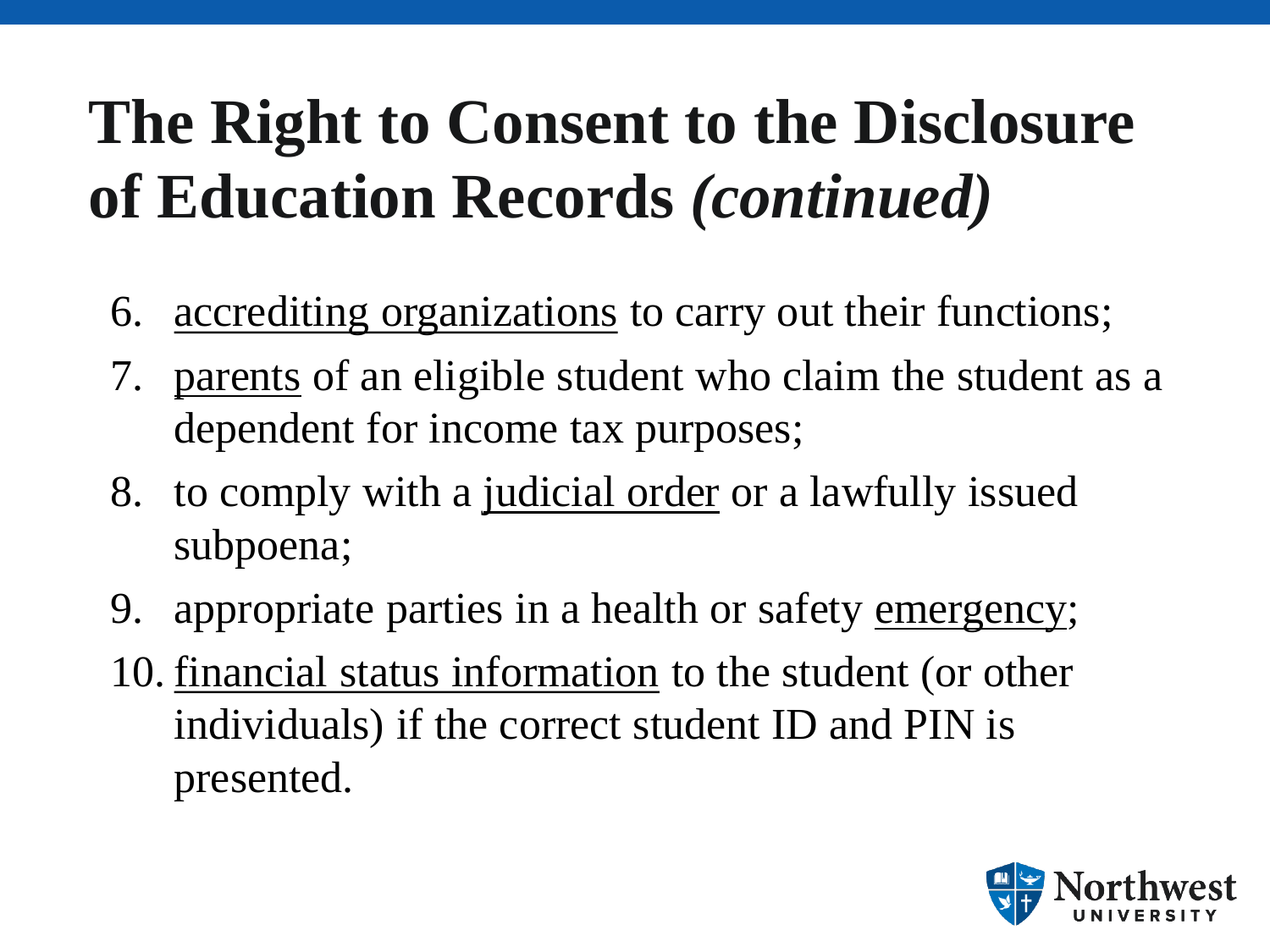### **Withholding Directory Information**

- $\checkmark$  With the exception of the previously listed individuals and situations, students at NU can request that not even Directory Information be released without their specific permission.
- ✓ These students are placed on the FERPA "**Do Not Release Information**" list.
- $\checkmark$  Each semester, students renew their FERPA status by completing the online Pre-Registration process.

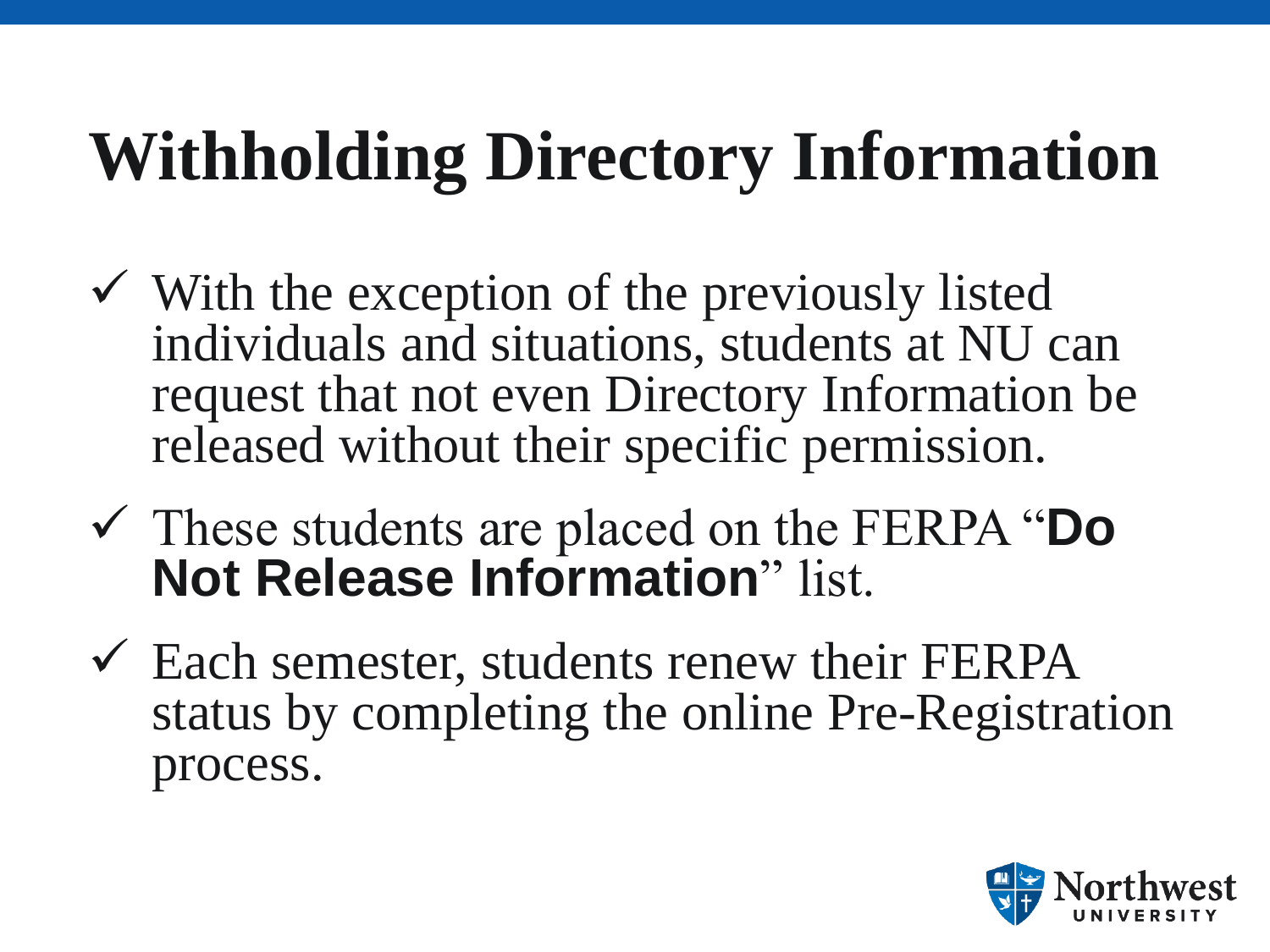### **Do Not Release Information**

- $\checkmark$  In the event that a student does not want even directory information to be released, his/her name will be on the "Do Not Release Information" list and noted on any Registrar's Office student lists.
- $\checkmark$  In the event that a student has requested Directory Information restriction, one cannot even confirm that the individual attends Northwest University.
- $\checkmark$  No address, phone number, or current enrollment status can be released. The directive of the student must be followed.

#### *The best response is to say, "I am sorry, I don't have information on any such student."*

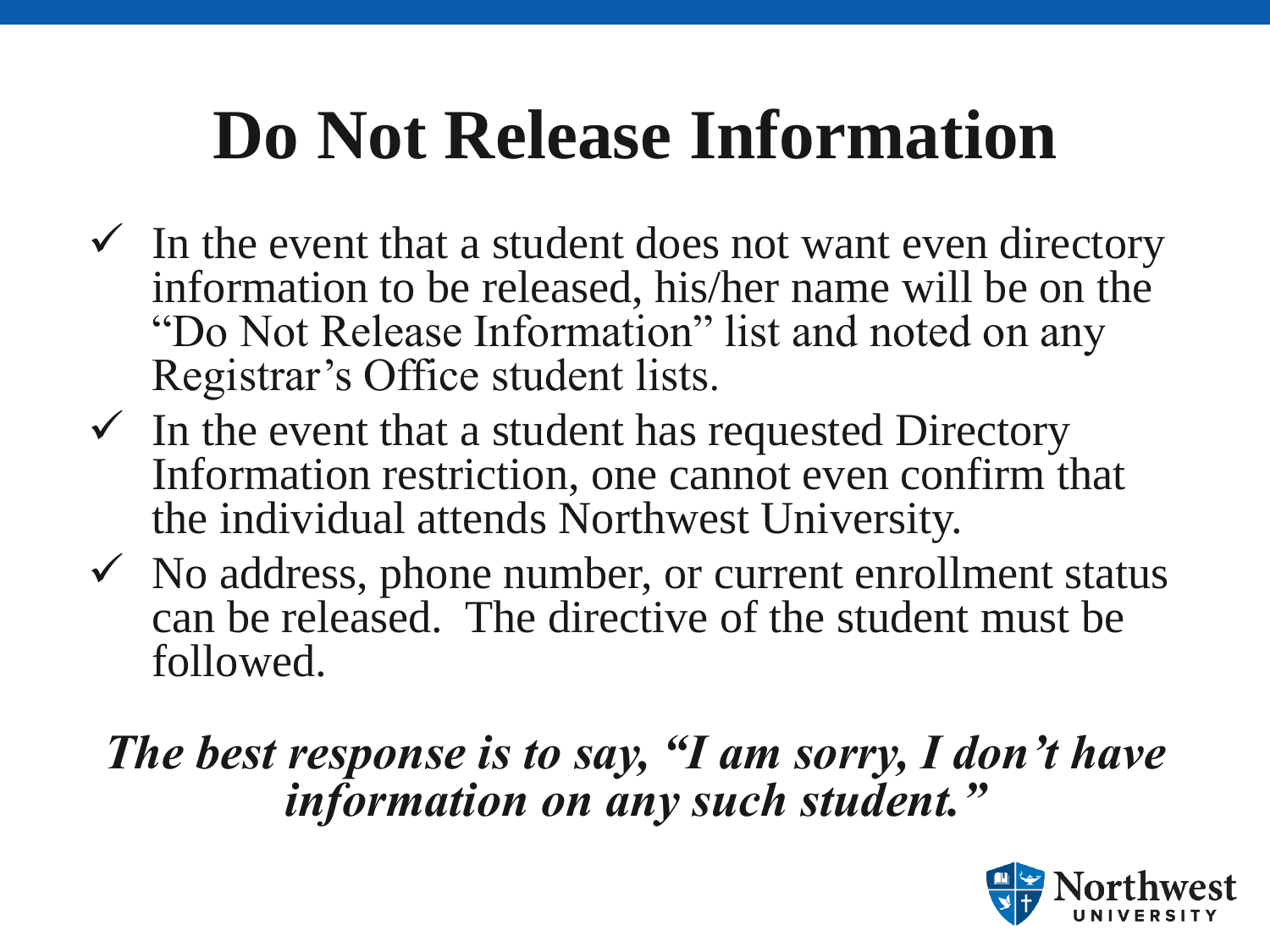### **The Right to Obtain a Copy of the College's Student Records Policy**

 $\checkmark$  A copy of Northwest University's Student Records Policy and Procedures can be obtained from the Registrar's Office.

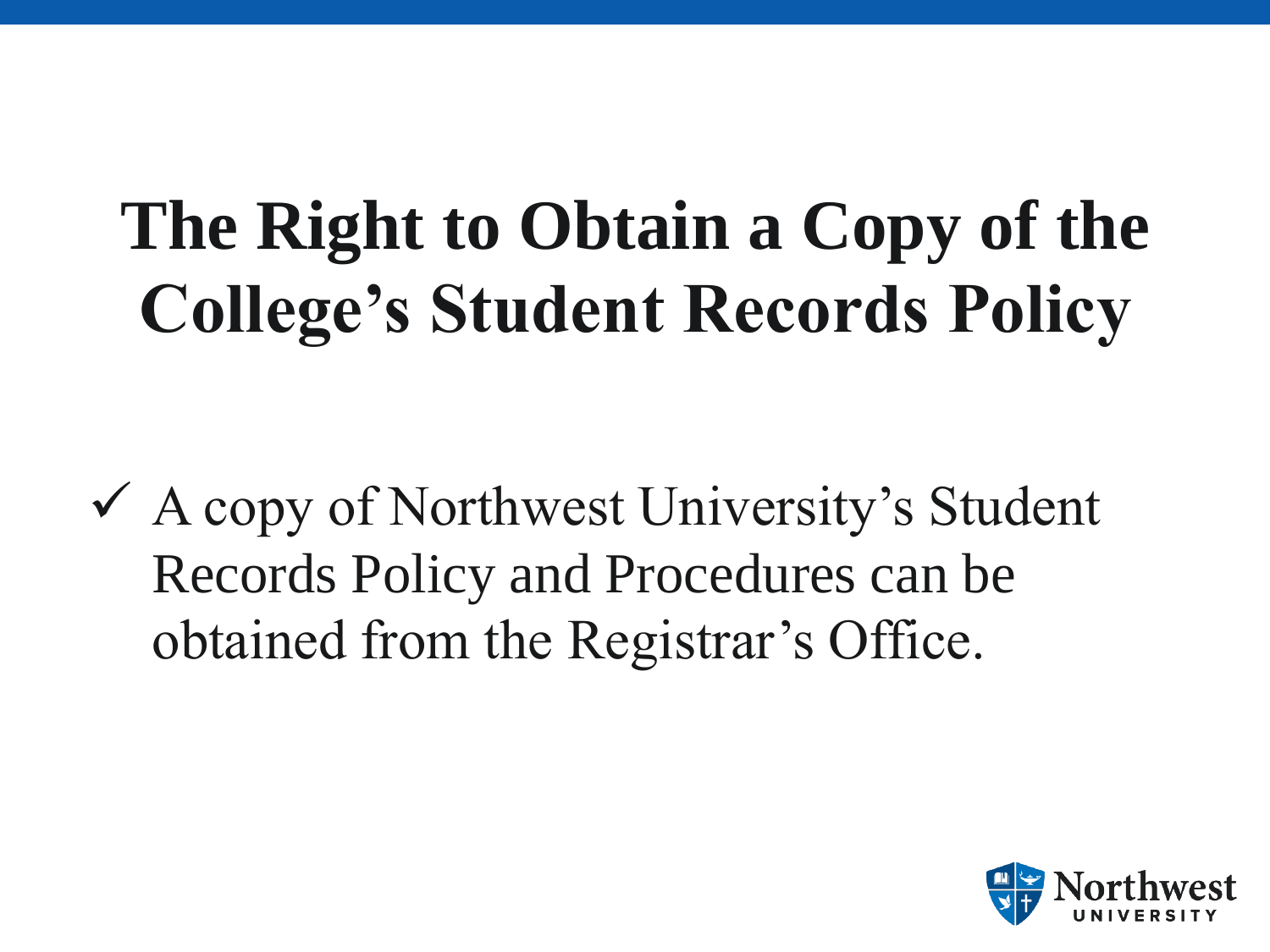### **The Right to File a Complaint with the FERPA Office**

- $\checkmark$  Students may file a complaint with the FERPA Office in Washington, D.C.
- $\checkmark$  Students should contact the NU Registrar's Office for information related to filing a complaint.

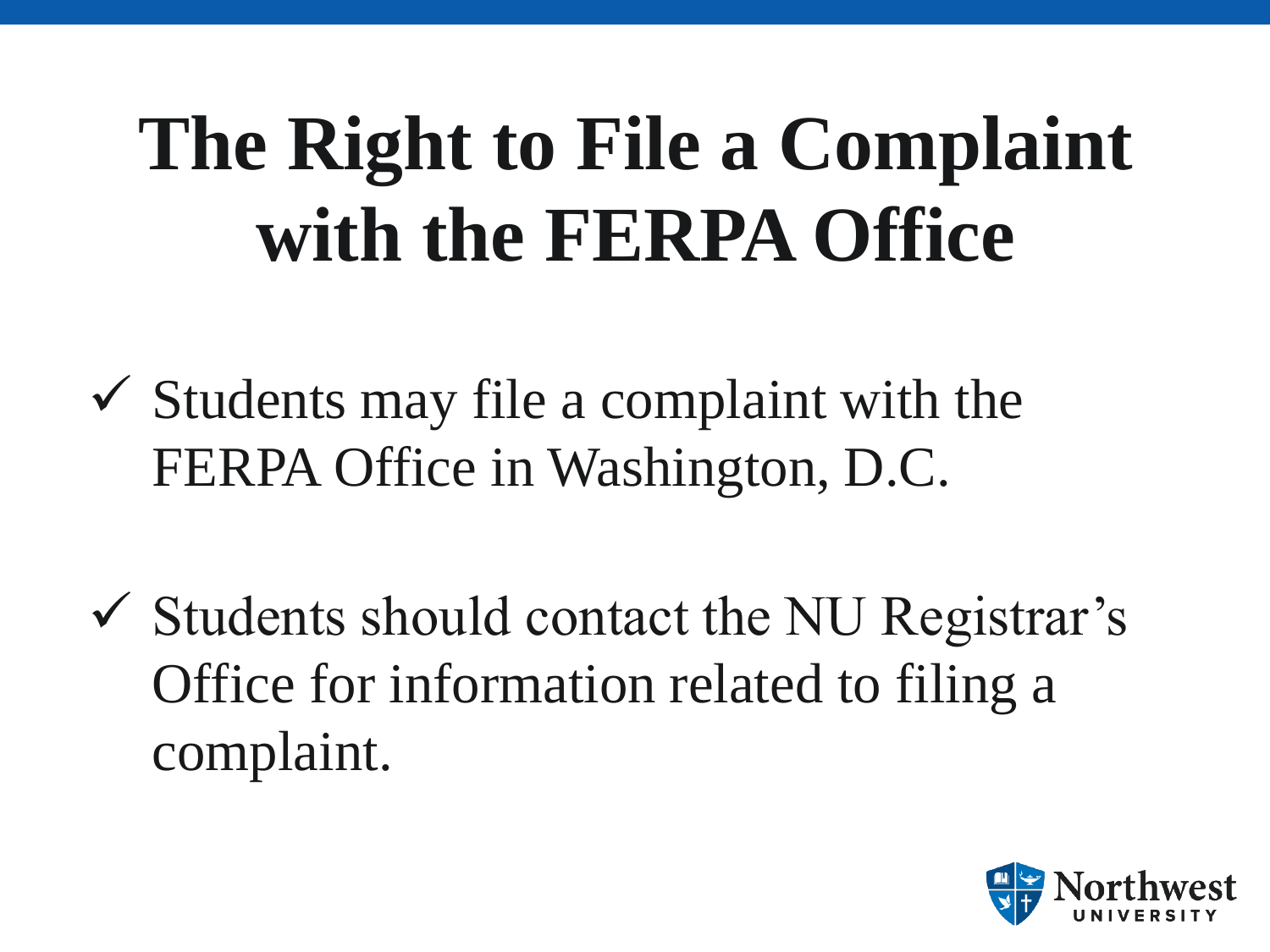**Q:** *Can I include non-directory information in a letter of recommendation for a student?*

**A:** *ONLY* if the student provides written permission for the individual writing the letter of recommendation to release such information.

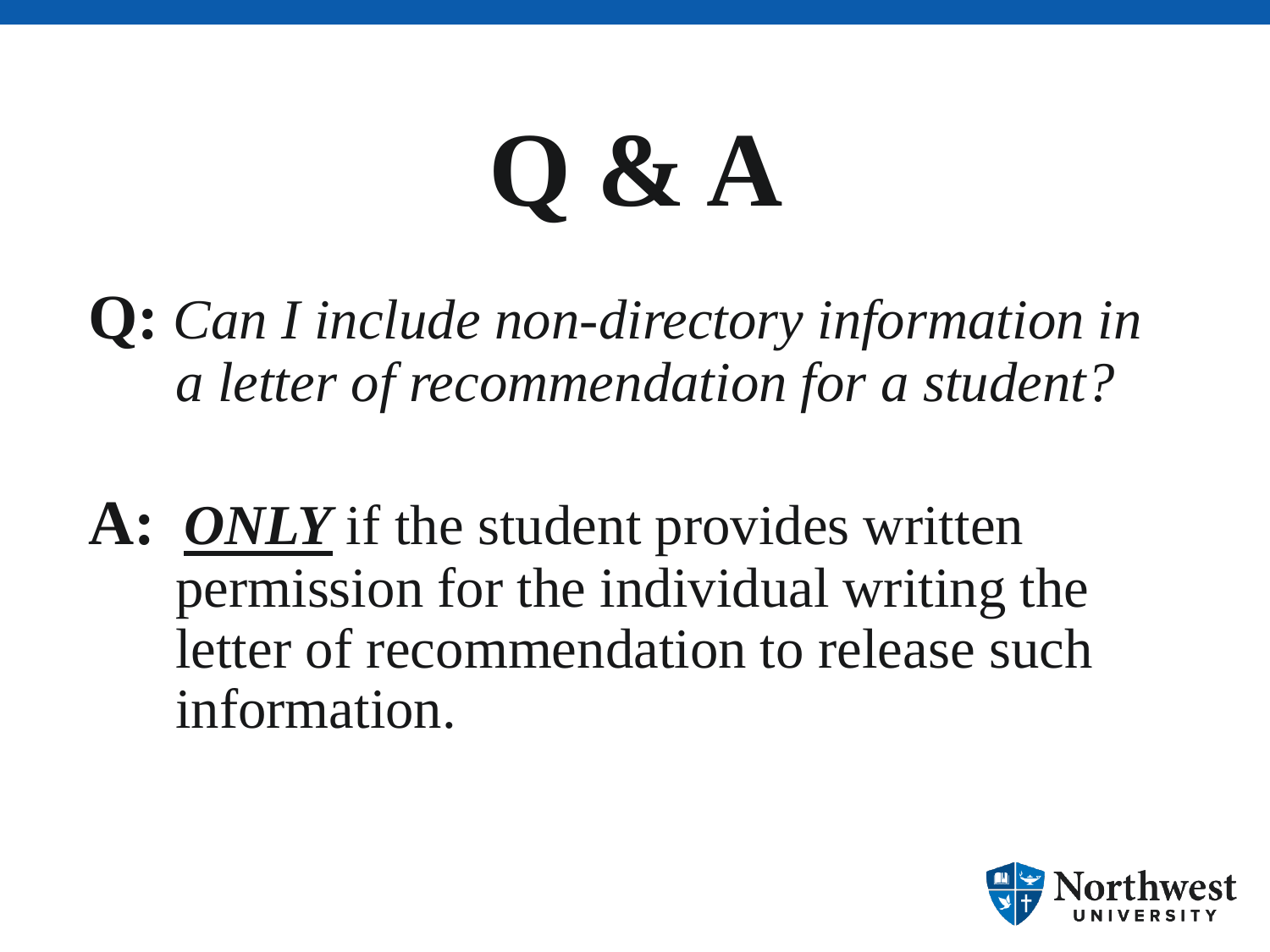**Q:** *Can student grades be posted by Social Security Number or Name?*

**A:** No. This can *ONLY* be done if each student provides written permission for the instructor to do so. Even with permission from the student, this is not recommended. A unique number assigned to each student would be a preferred method.

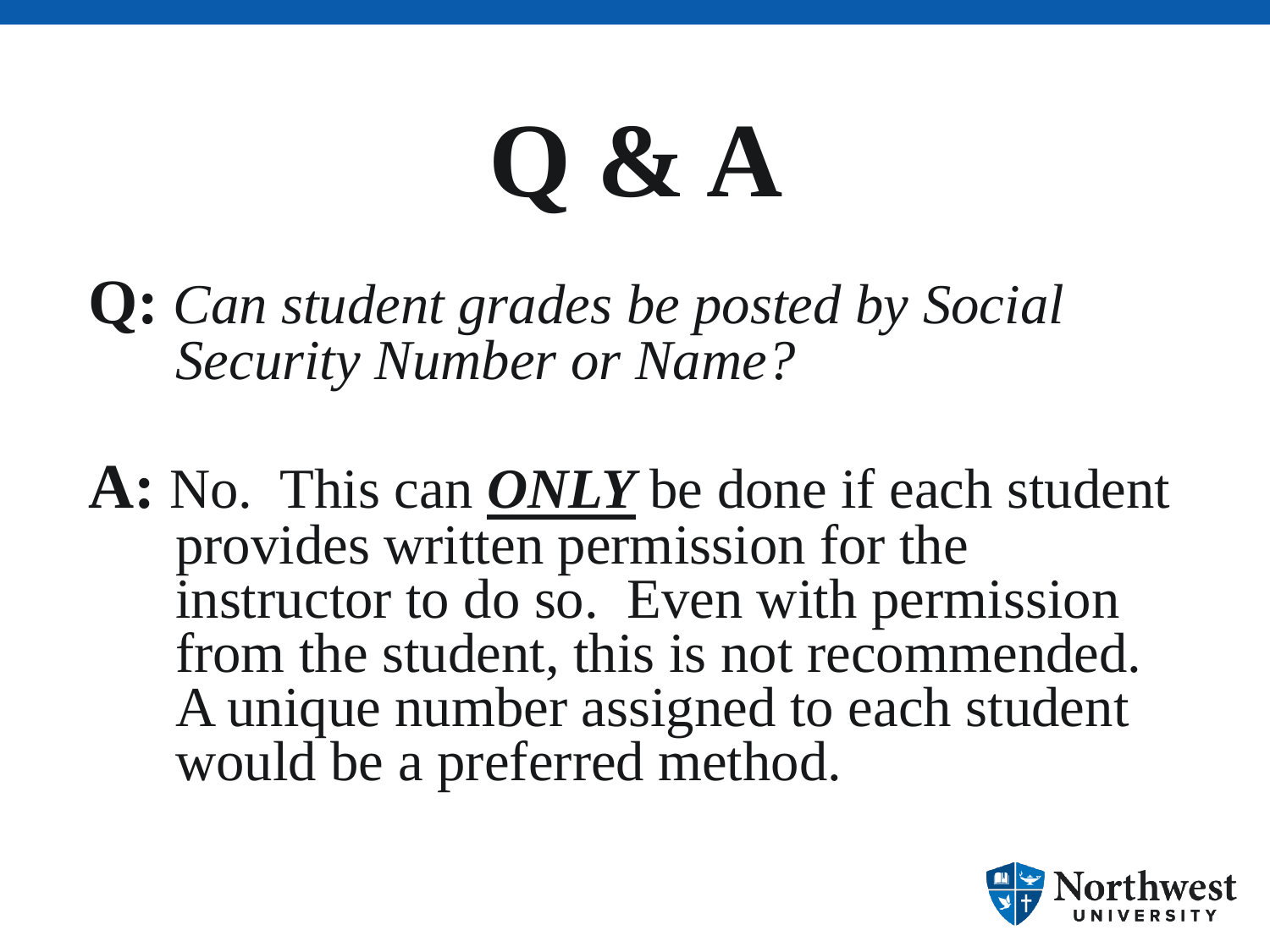**Q:** *If I know that I am speaking to a particular student on the phone, can I give him/her nondirectory information?*

**A:** No - But…. For instance, at the end of a semester, many students contact the Registrar's Office for their grades. We use a series of questions to verify that we are speaking to the student (i.e.: ID, SSN, middle name, hometown, father's middle name, courses last semester) and then give grades.

➢ *However, if we have any doubt, we do not give out non-directory information.*

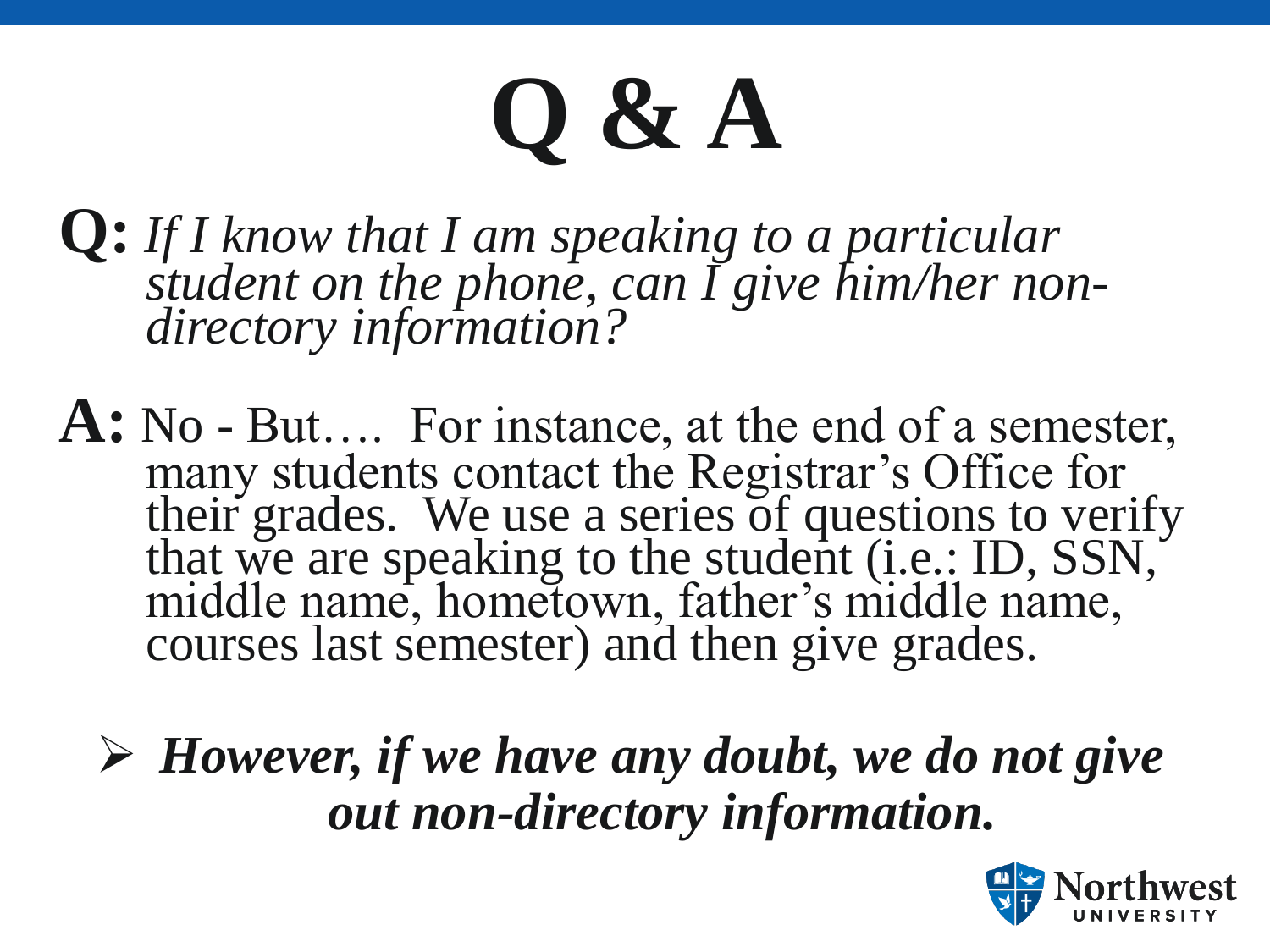- **Q:** *If I make notes regarding disciplinary action with a student, does the student have a right to see my notes?*
- **A:** If you share the notes with another college person or office, then they become part of their educational record and the student can request to view the notes. As long as they are just "your" notes, they are not viewable.

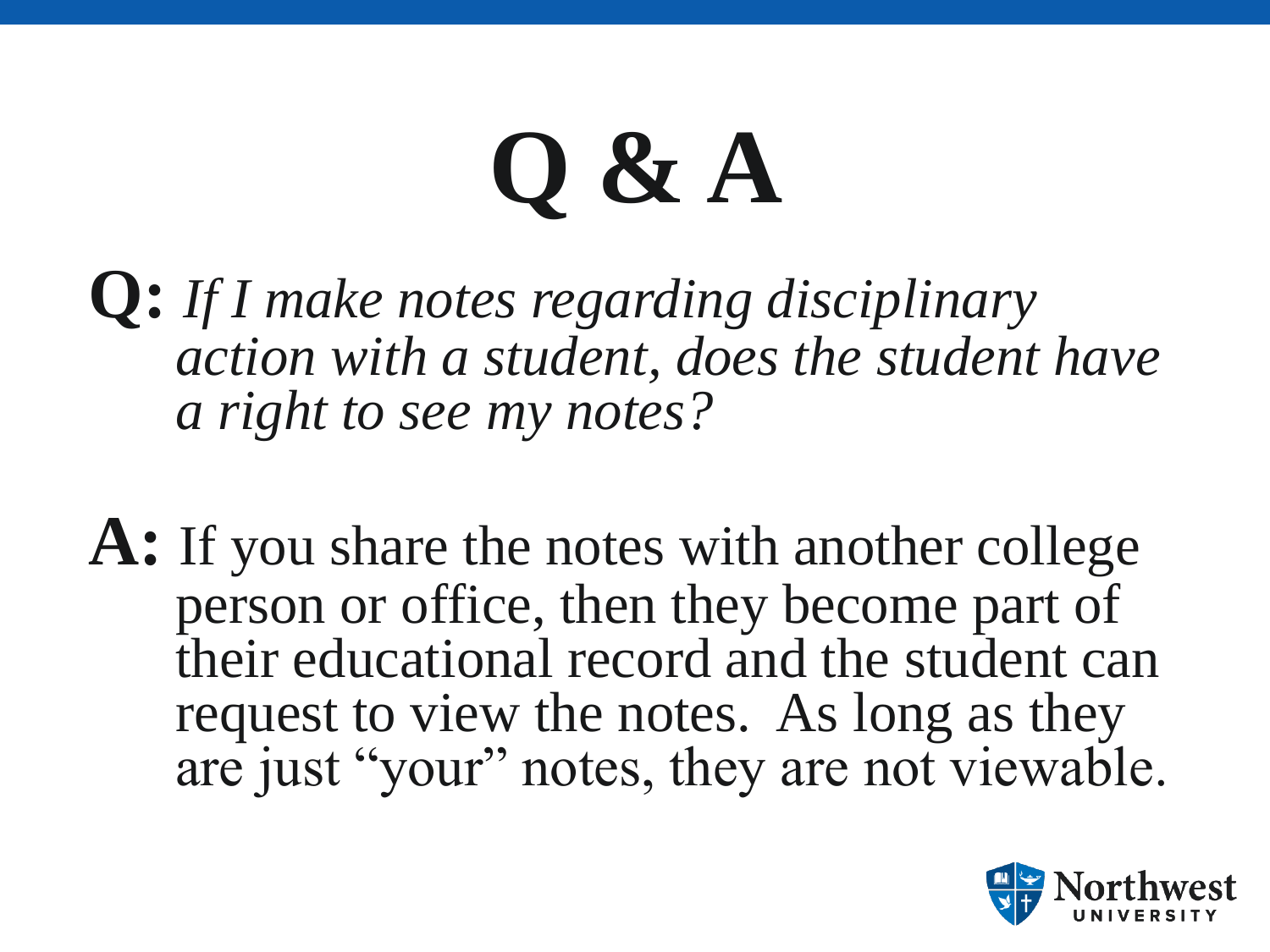- **Q:** *How do I know if a student has requested to be on the "Do Not Release Information" list?*
- **A:** In PowerCampus, the student screen will indicate FERPA notification. All student lists given to other offices should have some notation of those students who have requested FERPA protection. All lists for public view MUST have FERPA student's names removed.

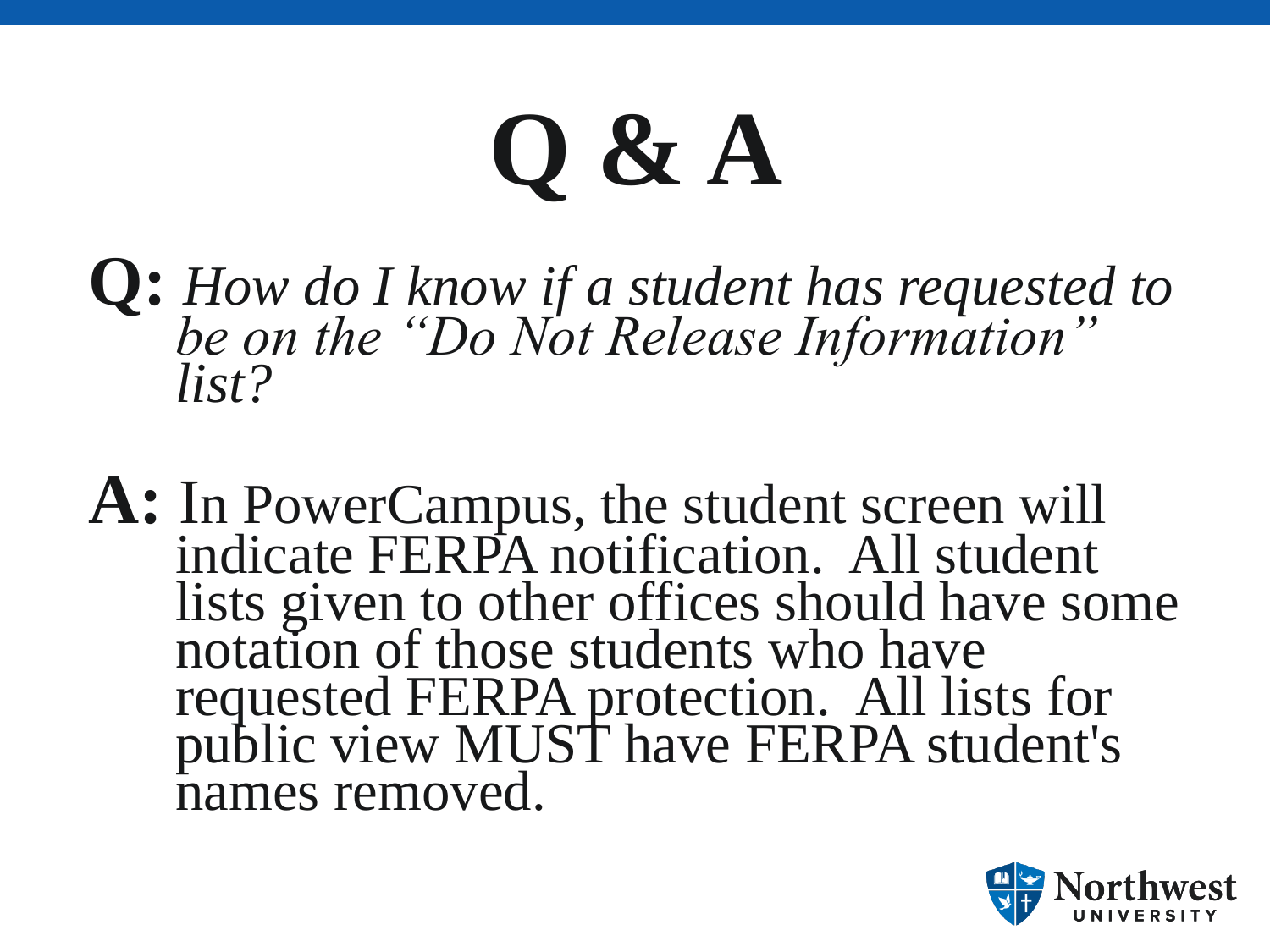**Q:** *What should I do if someone requests information of a FERPA protected student?*

**A:** "I do not have information on any such student. May I have your phone number/address and I will check further."

Then contact the FERPA student for directions. If they want information released, you must receive their explicit permission on **what** to release and **to whom** IN WRITING with their SIGNATURE.

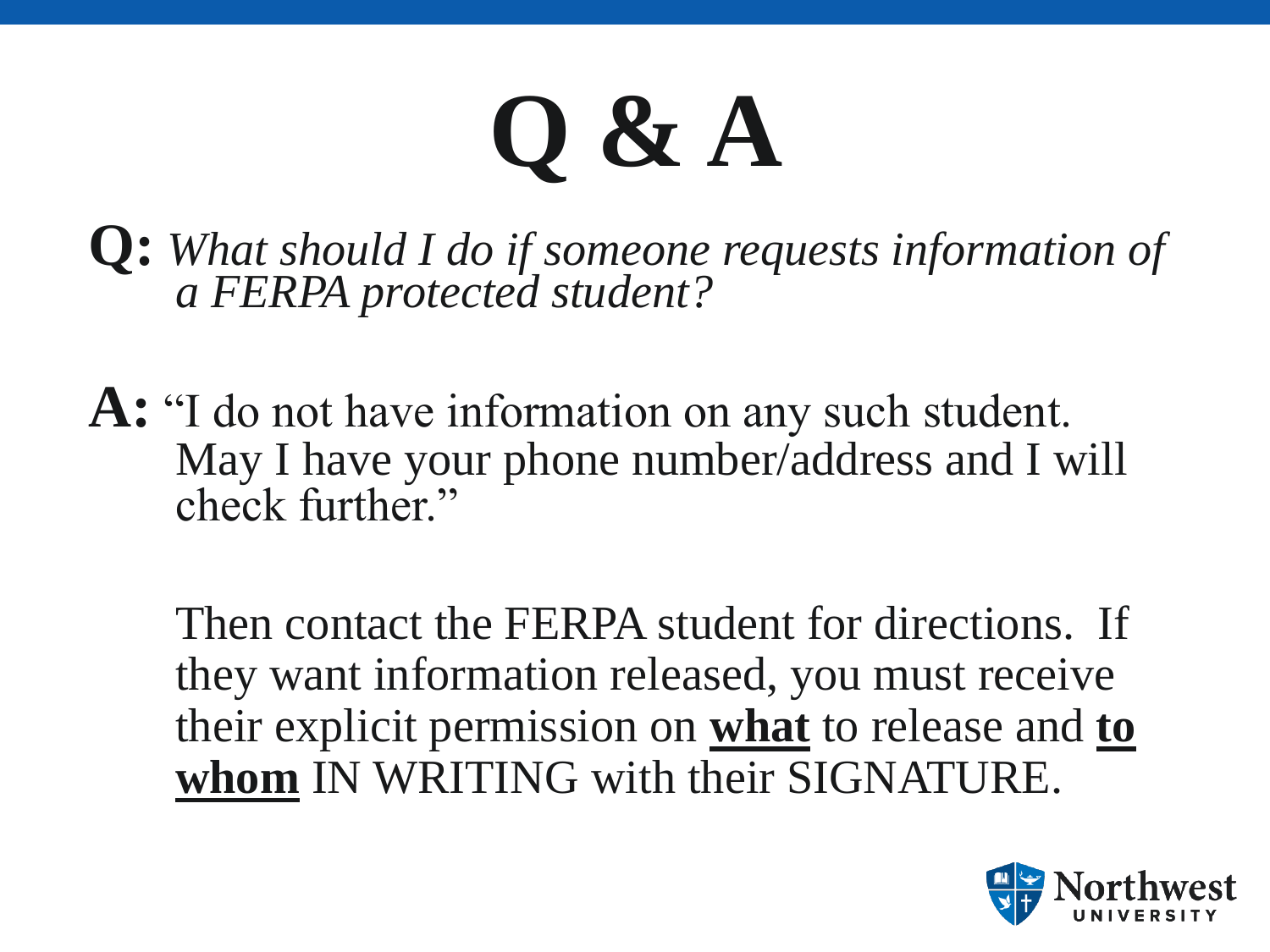#### **Q:** *What do students not have the right to view?* **A:**

- Financial information submitted by parents
- Confidential letters, etc., associated with admissions, employment, job placement or honors to which a student has waived rights of inspection and review
- Educational records containing information about other students such as
	- ➢ Grades
	- $\triangleright$  Test scores, etc.

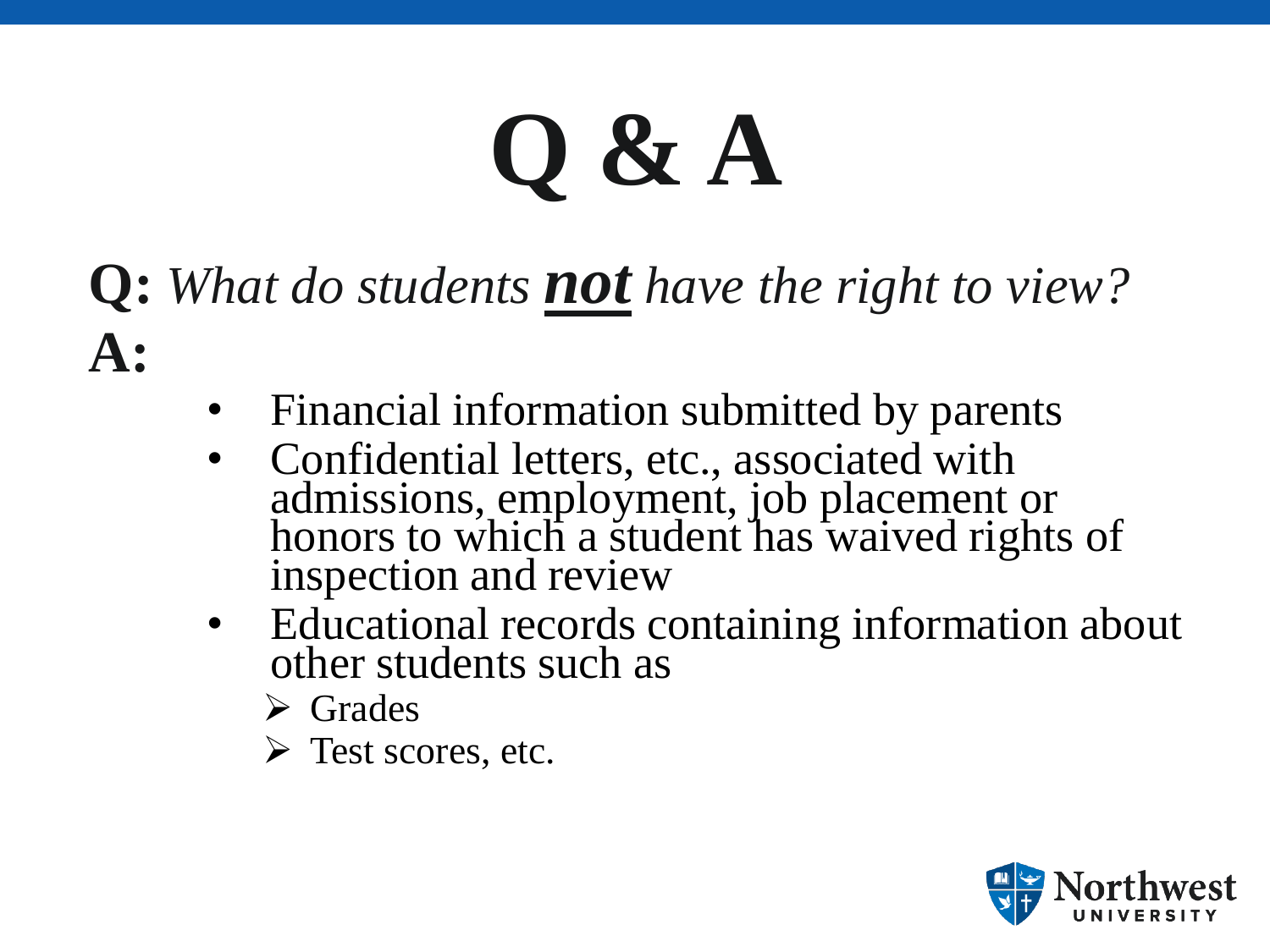- **Q:** *How can a parent access student information if the student is not being claimed by either parent for Federal income tax purposes?*
- **A:** The parent can have access only if the student is willing to release information. The student must authorize the release of information each time information is to be released.

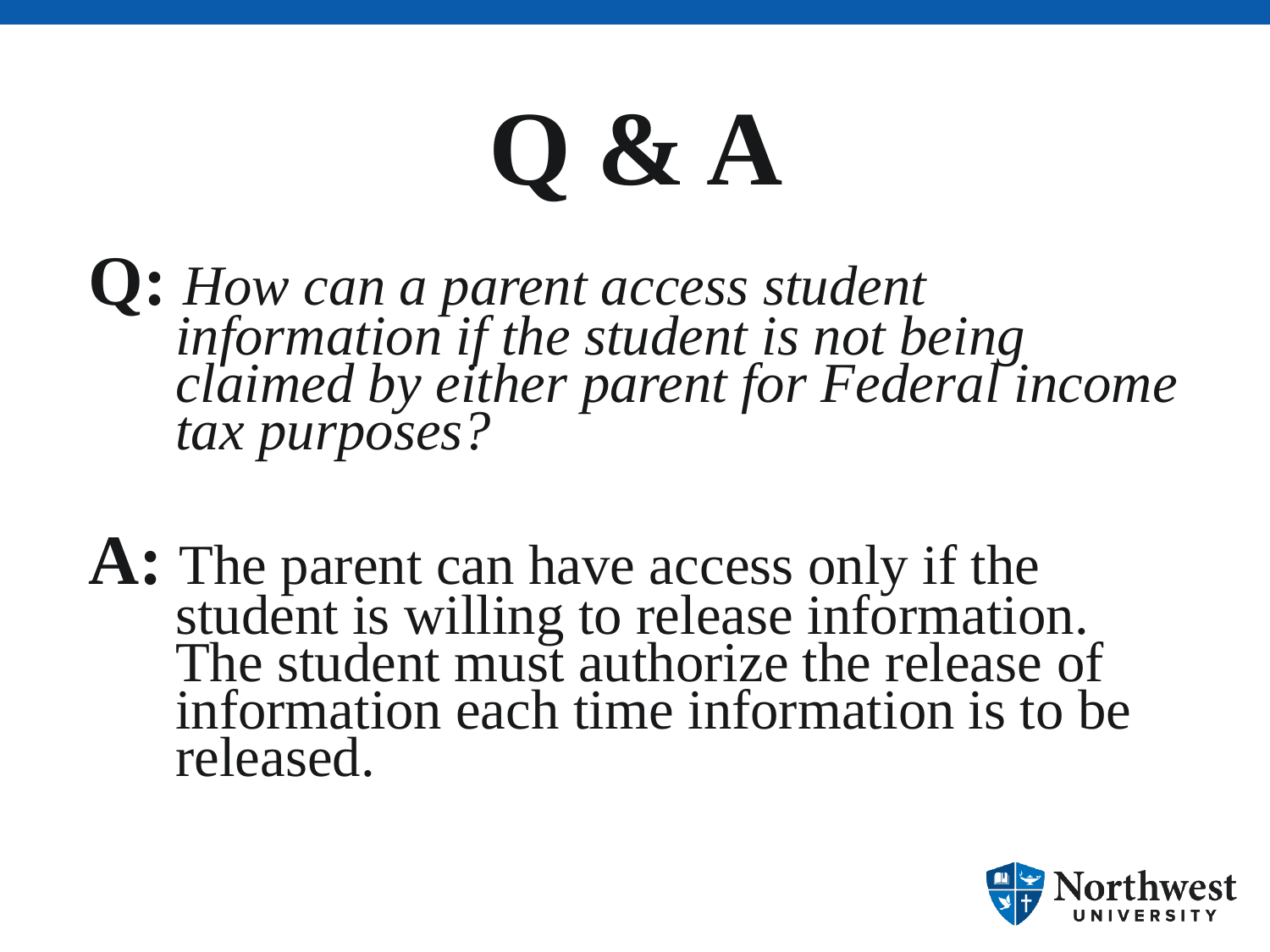**Q:** *Are we required to make copies of a student's file if they request to view it?*

**A:** No, unless refusing to do so would constitute refusal to allow viewing. If the student cannot reasonably travel to view the file, the University can charge a reasonable copying and mailing fee and send a copy of the information to the student.

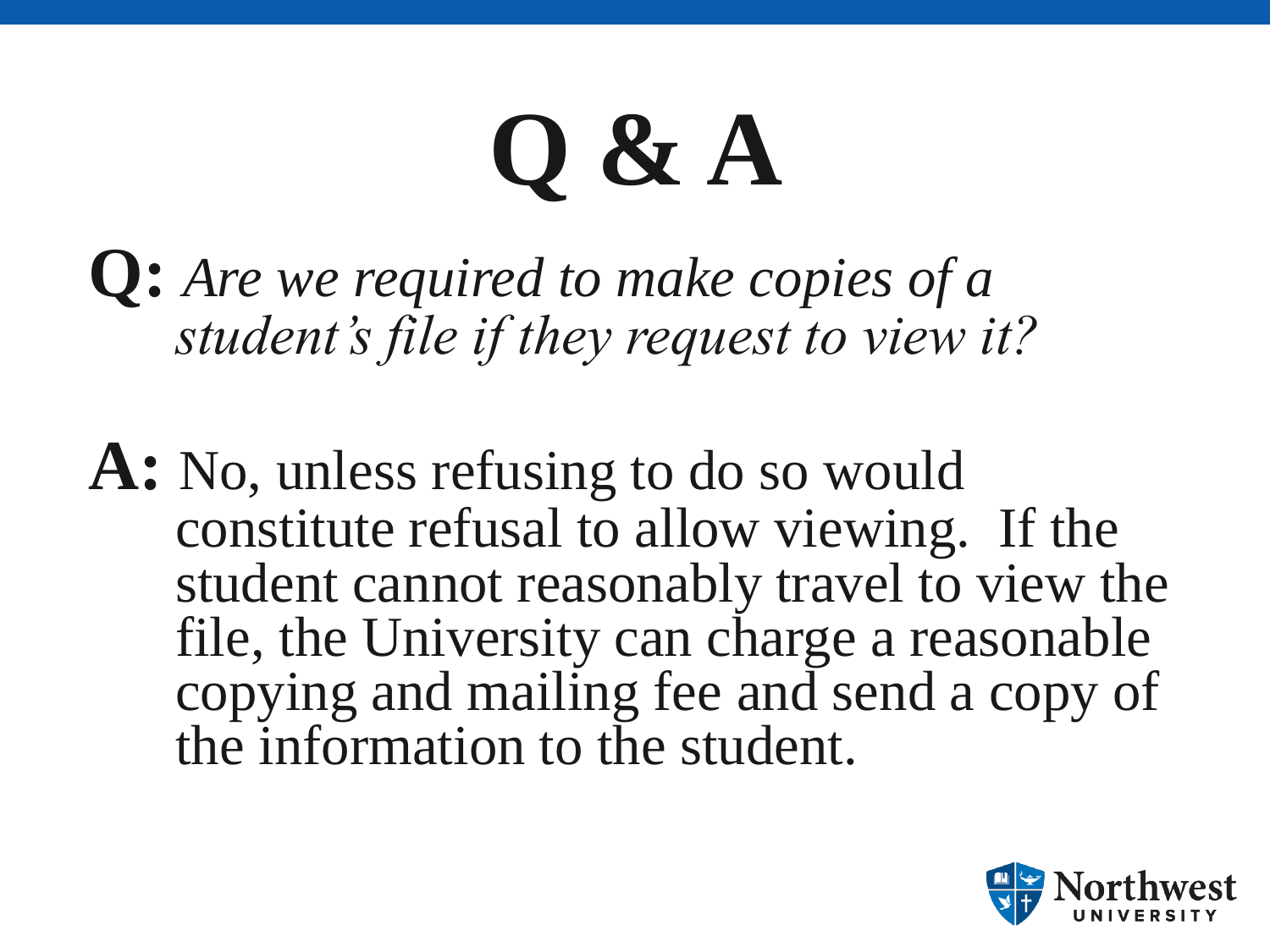**Q:** *What is the best setting to allow a student to view their information?* 

**A:** The information should be maintained under control of the office to insure that nothing is removed or altered. Record should be kept of the viewing. Any information referring to other students must be removed or masked. Any comments or corrections should be recorded and signed by the student.

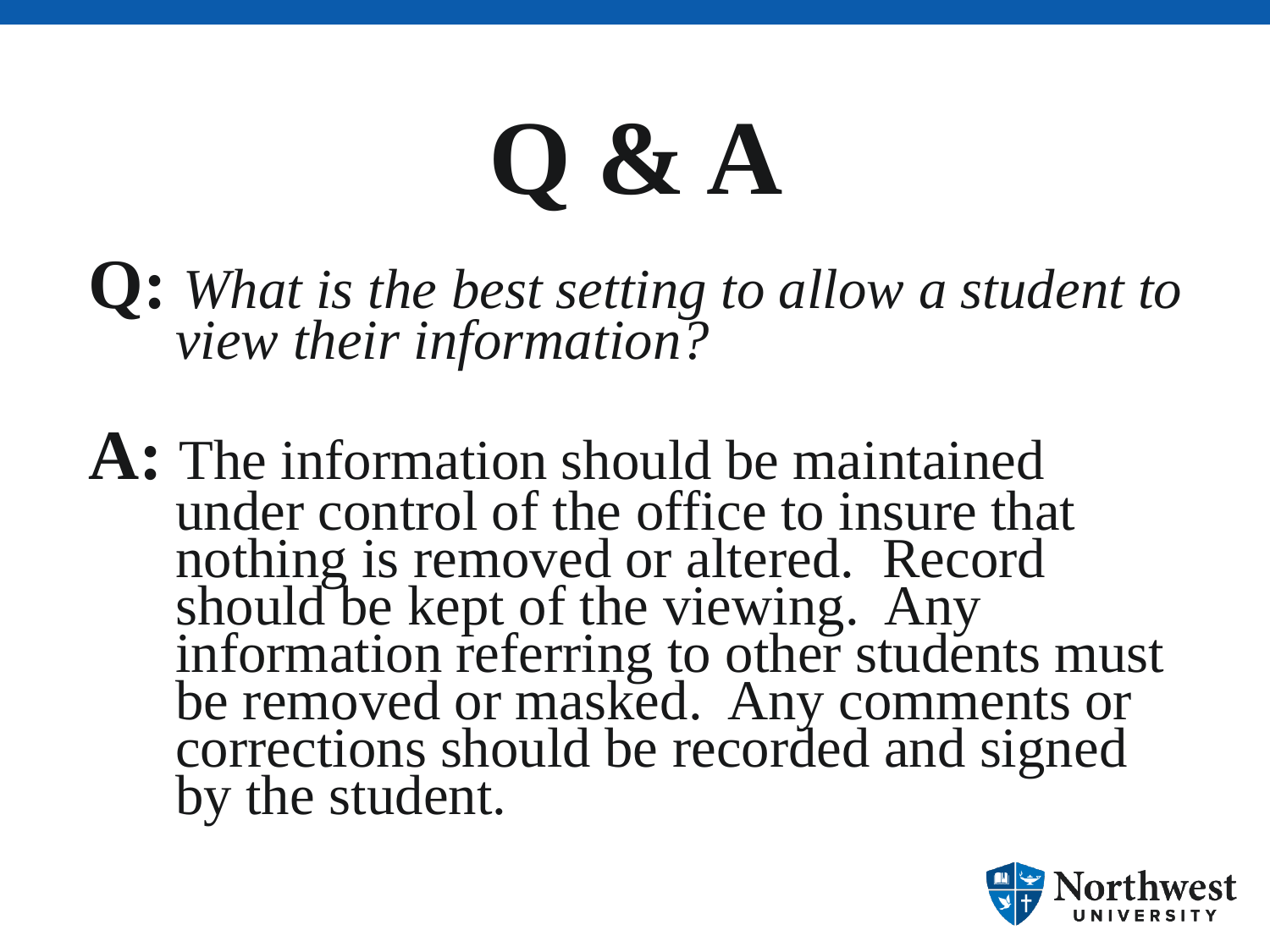### **A Few Highlights**

- $\checkmark$  In general, do not release any address information to offcampus inquiries.
- $\checkmark$  Check a student's directory restriction before you answer any questions.
- $\checkmark$  Students may authorize the release of any information by providing a signed release.
- $\checkmark$  Remember the NU Student Records Policy can be found on the shared drive (*n:\shared\registrar\FERPA Manual.doc*)
- $\checkmark$  Information viewed on a computer screen should be treated with the same confidentiality as paper records. Be sure to clear your computer screen when it will be unattended.
- $\checkmark$  Offices must be locked when no one is physically present - even for short breaks.

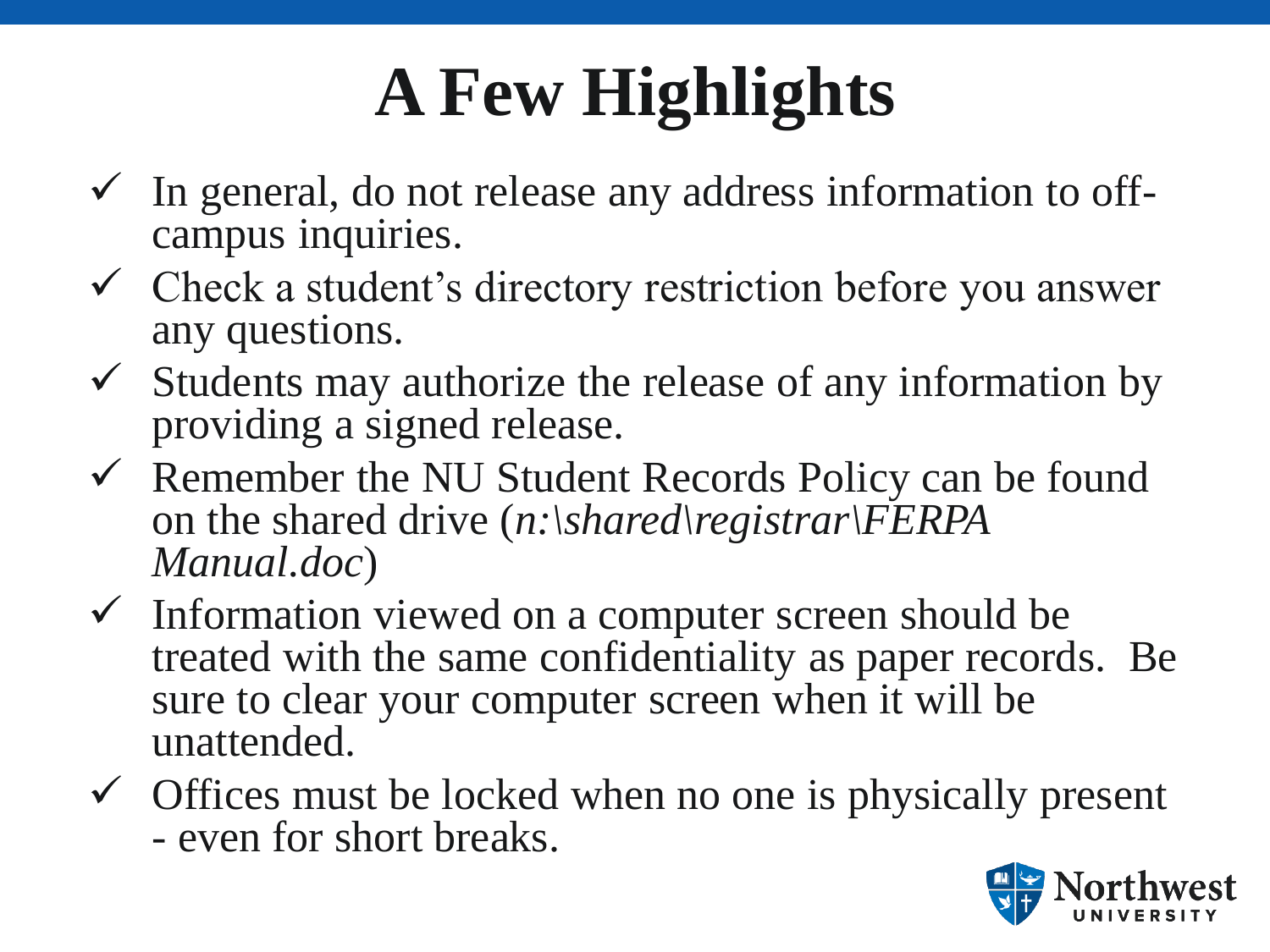### **FERPA Summary**

- $\checkmark$  As you can see, educational records are all around us. Each of us needs to do our part to keep this information secure and protect students' rights.
- $\checkmark$  If there is any question in your mind regarding any request for education record information, it is always better to err on the conservative side and call the office that maintains that portion of the education record and ask for guidance.
- $\checkmark$  Should you ever have any questions, please contact the Registrar's Office immediately.

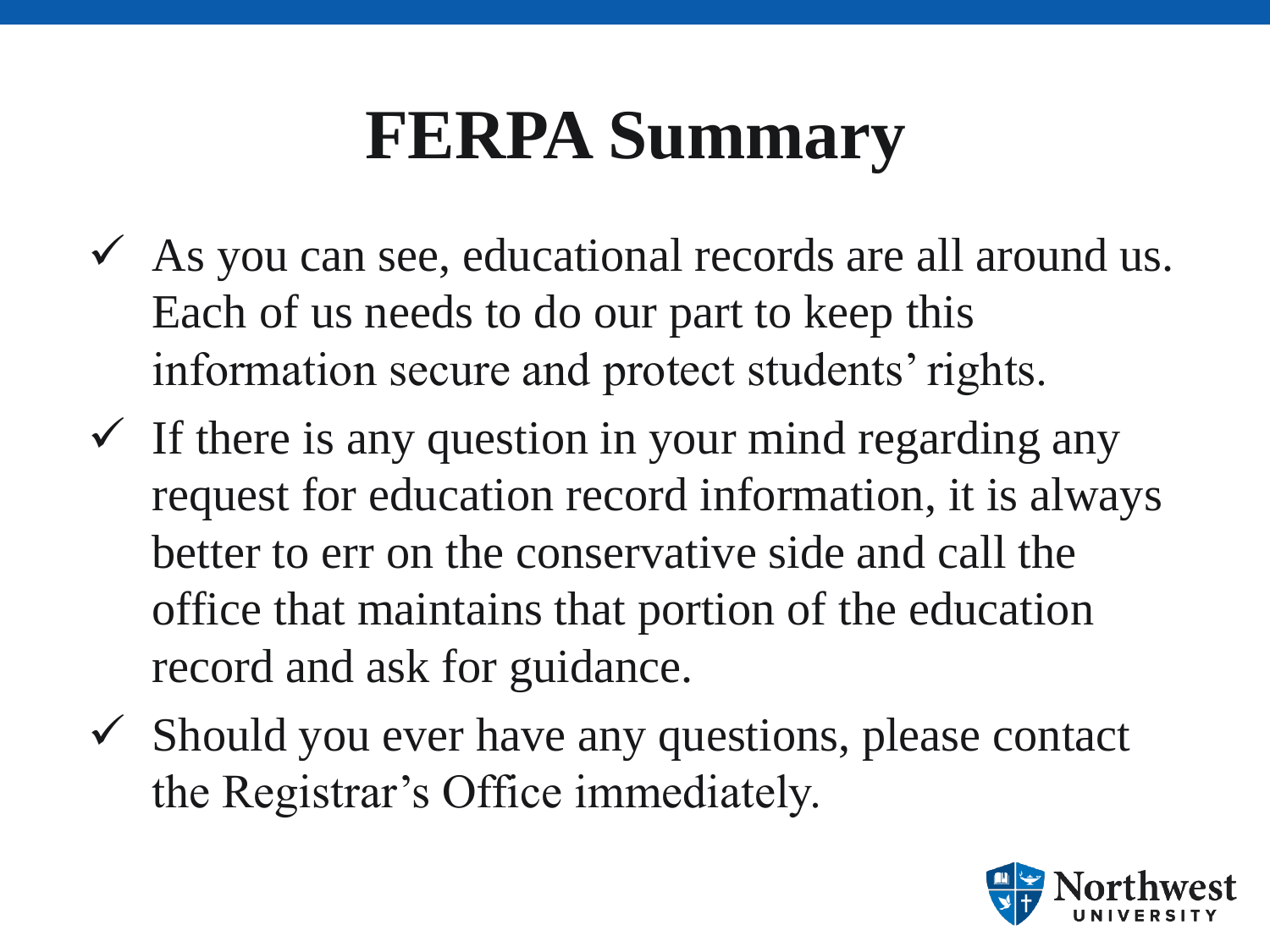#### *REMEMBER . . .*

#### *When in doubt, don't give it out!*



#### **Contact your supervisor or the Registrar's Office for instructions**